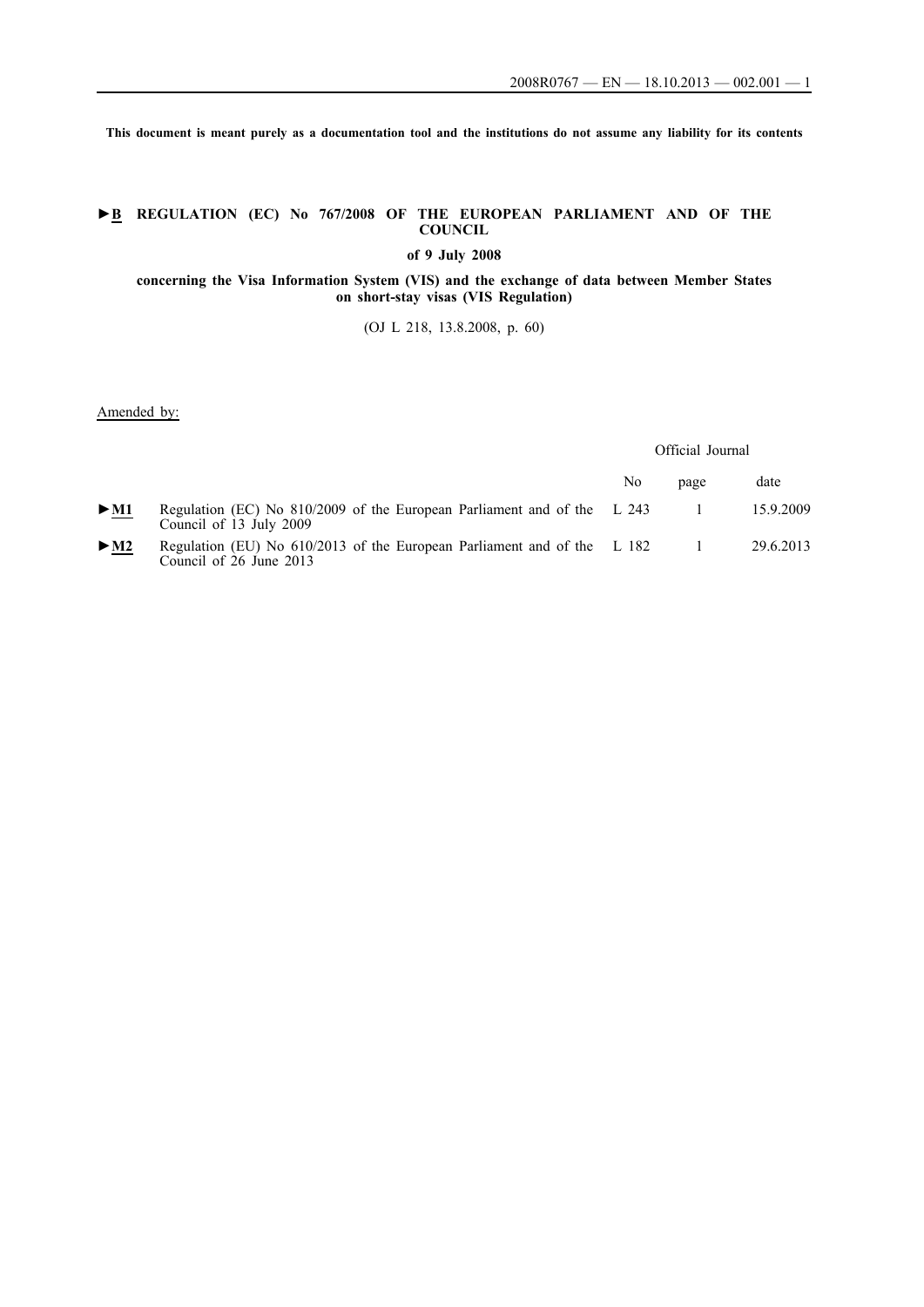### **REGULATION (EC) No 767/2008 OF THE EUROPEAN PARLIAMENT AND OF THE COUNCIL**

#### **of 9 July 2008**

**concerning the Visa Information System (VIS) and the exchange of data between Member States on short-stay visas (VIS Regulation)**

THE EUROPEAN PARLIAMENT AND THE COUNCIL OF THE EUROPEAN UNION,

Having regard to the Treaty establishing the European Community, and in particular Article 62(2)(b)(ii) and Article 66 thereof,

Having regard to the proposal from the Commission,

Acting in accordance with the procedure laid down in Article 251 of the Treaty  $(1)$ ,

#### Whereas:

- (1) Building upon the conclusions of the Council of 20 September 2001, and the conclusions of the European Council in Laeken in December 2001, in Seville in June 2002, in Thessaloniki in June 2003 and in Brussels in March 2004, the establishment of the Visa Information System (VIS) represents one of the key initiatives within the policies of the European Union aimed at establishing an area of freedom, security and justice.
- (2) Council Decision 2004/512/EC of 8 June 2004 establishing the Visa Information System (VIS) (2) established the VIS as a system for the exchange of visa data between Member States.
- (3) It is now necessary to define the purpose, the functionalities and responsibilities for the VIS, and to establish the conditions and procedures for the exchange of visa data between Member States to facilitate the examination of visa applications and related decisions, taking into account the orientations for the development of the VIS adopted by the Council on 19 February 2004 and to give the Commission the mandate to set up the VIS.
- (4) For a transitional period, the Commission should be responsible for the operational management of the central VIS, of the national interfaces and of certain aspects of the communication infrastructure between the central VIS and the national interfaces.

In the long term, and following an impact assessment containing a substantive analysis of alternatives from a financial, operational and organisational perspective, and legislative proposals from the Commission, a permanent Management Authority with responsibility for these tasks should be established. The transitional period should last for no more than five years from the date of entry into force of this Regulation.

<sup>(1)</sup> Opinion of the European Parliament of 7 June 2007 (OJ C 125 E, 22.5.2008,

p. 118) and Council Decision of 23 June 2008.

<sup>(2)</sup> OJ L 213, 15.6.2004, p. 5.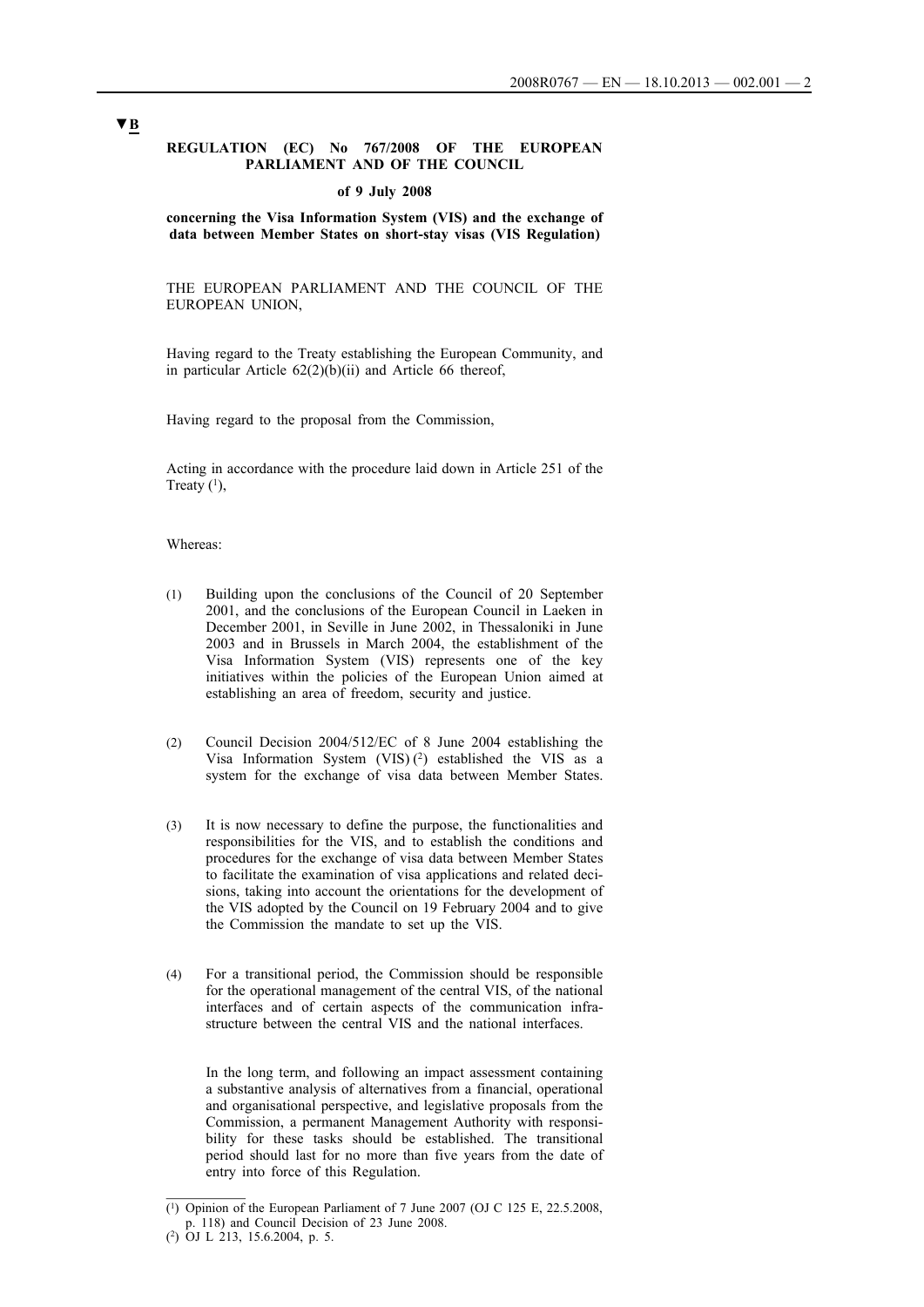- (5) The VIS should have the purpose of improving the implementation of the common visa policy, consular cooperation and consultation between central visa authorities by facilitating the exchange of data between Member States on applications and on the decisions relating thereto, in order to facilitate the visa application procedure, to prevent 'visa shopping', to facilitate the fight against fraud and to facilitate checks at external border crossing points and within the territory of the Member States. The VIS should also assist in the identification of any person who may not, or may no longer, fulfil the conditions for entry to, stay or residence on the territory of the Member States, and facilitate the application of Council Regulation (EC) No 343/2003 of 18 February 2003 establishing the criteria and mechanism for determining the Member State responsible for examining an asylum application lodged in one of the Member States by a third-country national  $(1)$ , and contribute to the prevention of threats to the internal security of any of the Member States.
- (6) This Regulation is based on the *acquis* of the common visa policy. The data to be processed by the VIS should be determined on the basis of the data provided by the common form for visa applications as introduced by Council Decision 2002/354/EC of 25 April 2002 on the adaptation of Part III of, and the creation of an Annex 16 to, the Common Consular Instructions  $(2)$ , and the information on the visa sticker provided for in Council Regulation (EC) No 1683/95 of 29 May 1995 laying down a uniform format for visas  $(3)$ .
- (7) The VIS should be connected to the national systems of the Member States to enable the competent authorities of the Member States to process data on visa applications and on visas issued, refused, annulled, revoked or extended.
- (8) The conditions and procedures for entering, amending, deleting and consulting the data in the VIS should take into account the procedures laid down in the Common Consular Instructions on visas for the diplomatic missions and consular posts  $(4)$  (the Common Consular Instructions).
- (9) The technical functionalities of the network for consulting the central visa authorities as laid down in Article 17(2) of the Convention implementing the Schengen Agreement of 14 June 1985 between the Governments of the States of the Benelux Economic Union, the Federal Republic of Germany and the French Republic on the gradual abolition of checks at their common borders  $(5)$  (the Schengen Convention) should be integrated into the VIS.
- (10) To ensure reliable verification and identification of visa applicants, it is necessary to process biometric data in the VIS.

 $(1)$  OJ L 50, 25.2.2003, p. 1.

<sup>(2)</sup> OJ L 123, 9.5.2002, p. 50.

 $(3)$  OJ L 164, 14.7.1995, p. 1. Regulation as last amended by Regulation (EC) No 1791/2006 (OJ L 363, 20.12.2006, p. 1).

<sup>(4)</sup> OJ C 326, 22.12.2005, p. 1. Instructions as last amended by Council Decision 2006/684/EC (OJ L 280, 12.10.2006, p. 29).

 $(5)$  OJ L 239, 22.9.2000, p. 19. Convention as last amended by Regulation (EC) No 1987/2006 of the European Parliament and of the Council (OJ L 381, 28.12.2006, p. 4).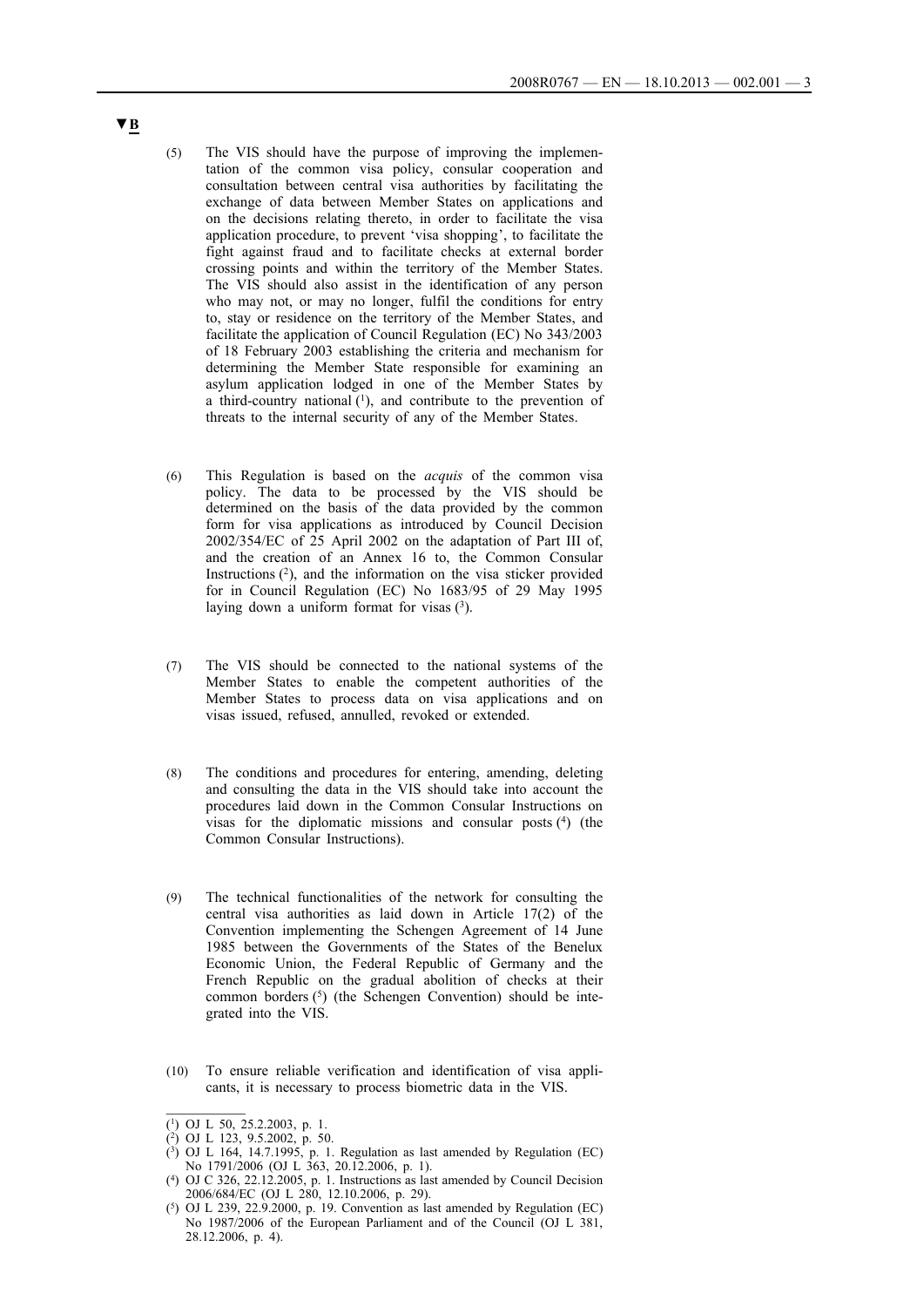- (11) It is necessary to define the competent authorities of the Member States, the duly authorised staff of which are to have access to enter, amend, delete or consult data for the specific purposes of the VIS in accordance with this Regulation to the extent necessary for the performance of their tasks.
- (12) Any processing of VIS data should be proportionate to the objectives pursued and necessary for the performance of the tasks of the competent authorities. When using the VIS, the competent authorities should ensure that the human dignity and integrity of the persons whose data are requested are respected and should not discriminate against persons on grounds of sex, racial or ethnic origin, religion or belief, disability, age or sexual orientation.
- (13) This Regulation should be complemented by a separate legal instrument adopted under Title VI of the Treaty on European Union concerning access for the consultation of the VIS by authorities responsible for internal security.
- (14) The personal data stored in the VIS should be kept for no longer than is necessary for the purposes of the VIS. It is appropriate to keep the data for a maximum period of five years, in order to enable data on previous applications to be taken into account for the assessment of visa applications, including the applicants' good faith, and for the documentation of illegal immigrants who may, at some stage, have applied for a visa. A shorter period would not be sufficient for those purposes. The data should be deleted after a period of five years, unless there are grounds to delete them earlier.
- (15) Precise rules should be laid down as regards the responsibilities for the establishment and operation of the VIS, and the responsibilities of the Member States for the national systems and the access to data by the national authorities.
- (16) Rules on the liability of the Member States in respect of damage arising from any breach of this Regulation should be laid down. The liability of the Commission in respect of such damage is governed by the second paragraph of Article 288 of the Treaty.
- (17) Directive 95/46/EC of the European Parliament and of the Council of 24 October 1995 on the protection of individuals with regard to the processing of personal data and on the free movement of such data (1) applies to the processing of personal data by the Member States in application of this Regulation. However, certain points should be clarified in respect of the responsibility for the processing of data, of safeguarding the rights of the data subjects and of the supervision on data protection.

<sup>(1)</sup> OJ L 281, 23.11.1995, p. 31. Directive as amended by Regulation (EC) No 1882/2003 (OJ L 284, 31.10.2003, p. 1).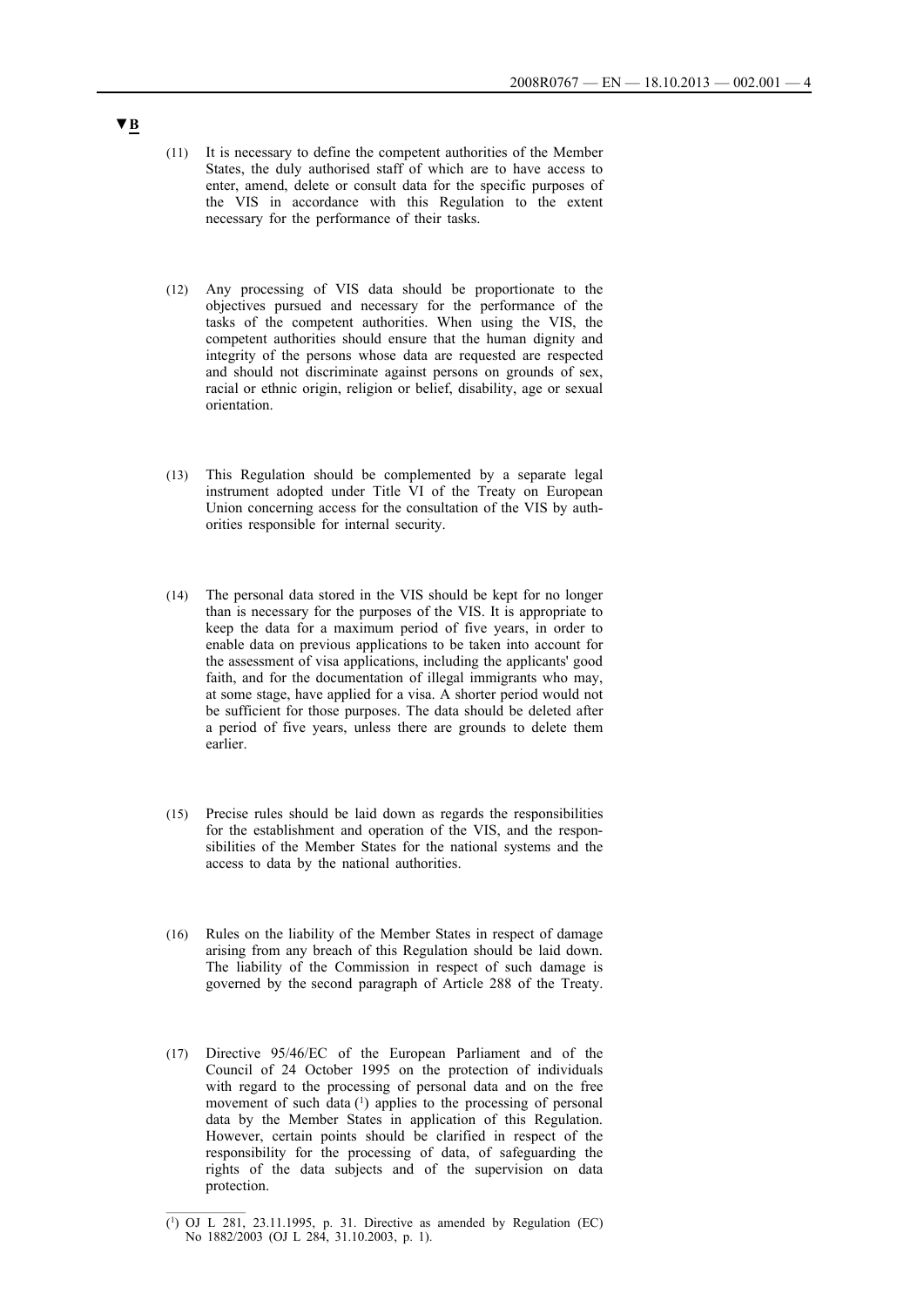- (18) Regulation (EC) No 45/2001 of the European Parliament and the Council of 18 December 2000 on the protection of individuals with regard to the processing of personal data by the Community institutions and bodies and on the free movement of such data  $(1)$ applies to the activities of the Community institutions or bodies when carrying out their tasks as responsible for the operational management of the VIS. However, certain points should be clarified in respect of the responsibility for the processing of data and of the supervision of data protection.
- (19) The National Supervisory Authorities established in accordance with Article 28 of Directive 95/46/EC should monitor the lawfulness of the processing of personal data by the Member States, while the European Data Protection Supervisor as established by Regulation (EC) No 45/2001 should monitor the activities of the Community institutions and bodies in relation to the processing of personal data, taking into account the limited tasks of the Community institutions and bodies with regard to the data themselves.
- (20) The European Data Protection Supervisor and the National Supervisory Authorities should cooperate actively with each other.
- (21) The effective monitoring of the application of this Regulation requires evaluation at regular intervals.
- (22) The Member States should lay down rules on penalties applicable to infringements of the provisions of this Regulation and ensure that they are implemented.
- (23) The measures necessary for the implementation of this Regulation should be adopted in accordance with Council Decision 1999/468/EC of 28 June 1999 laying down the procedures for the exercise of implementing powers conferred on the Commission  $(2)$ .
- (24) This Regulation respects the fundamental rights and observes the principles recognised in particular by the Charter of Fundamental Rights of the European Union.
- (25) Since the objectives of this Regulation, namely the establishment of a common Visa Information System and the creation of common obligations, conditions and procedures for the exchange of visa data between Member States, cannot be sufficiently achieved by the Member States and can therefore, by reason of the scale and impact of the action, be better achieved at Community level, the Community may adopt measures, in accordance with the principle of subsidiarity as set out in Article 5 of the Treaty. In accordance with the principle of proportionality, as set out in that Article, this Regulation does not go beyond what is necessary in order to achieve those objectives.

<sup>(1)</sup> OJ L 8, 12.1.2001, p. 1.

 $(2)$  OJ L 184, 17.7.1999, p. 23. Decision as amended by Decision 2006/512/EC (OJ L 200, 22.7.2006, p. 11).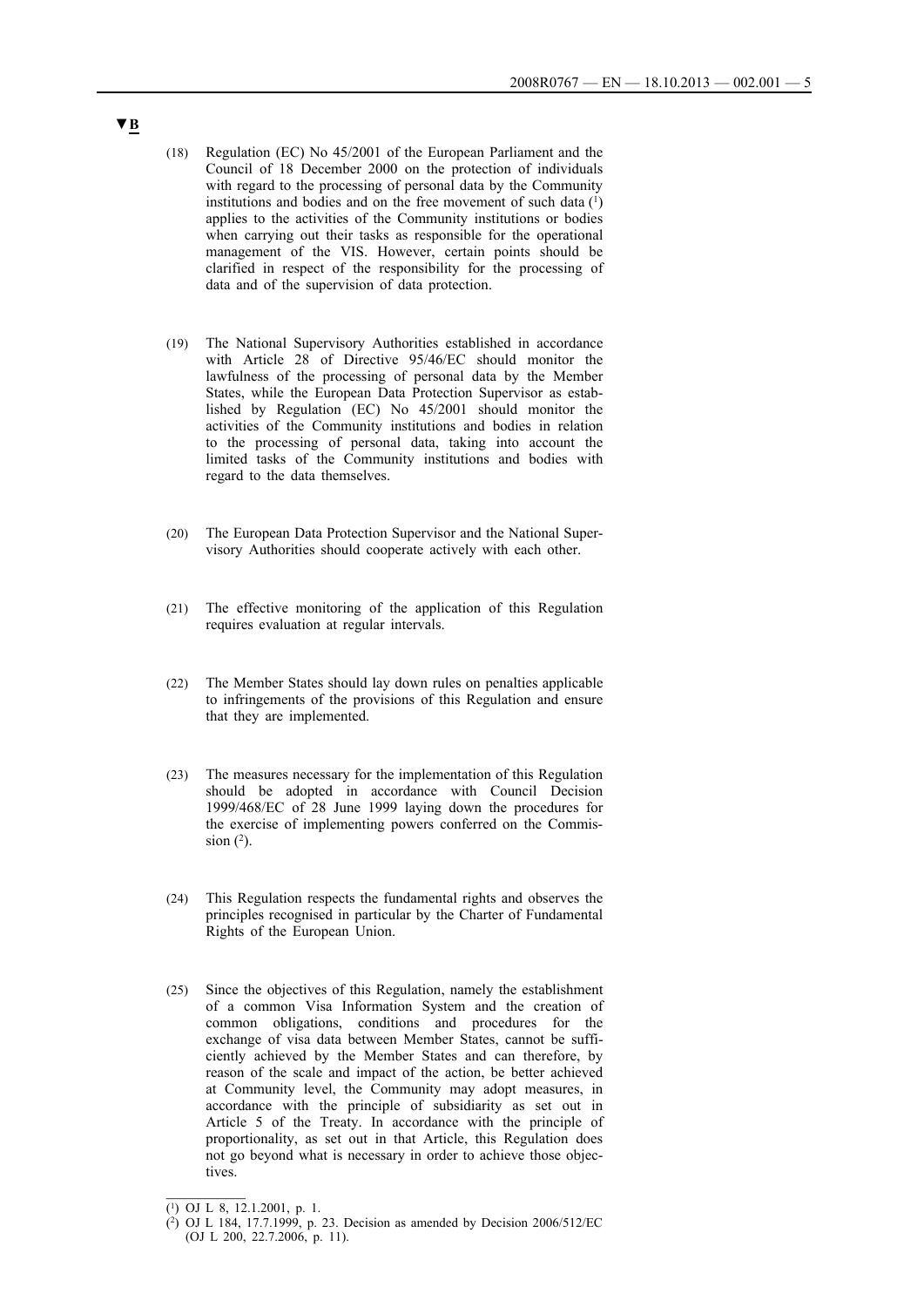- (26) In accordance with Articles 1 and 2 of the Protocol on the position of Denmark, annexed to the Treaty on European Union and the Treaty establishing the European Community, Denmark does not take part in the adoption of this Regulation and is therefore not bound by it or subject to its application. Given that this Regulation builds upon the Schengen *acquis* under the provisions of Title IV of Part Three of the Treaty establishing the European Community, Denmark should, in accordance with Article 5 of that Protocol, decide within a period of six months after the adoption of this Regulation whether it will implement it in its national law.
- (27) As regards Iceland and Norway, this Regulation constitutes a development of provisions of the Schengen *acquis* within the meaning of the Agreement concluded by the Council of the European Union and the Republic of Iceland and the Kingdom of Norway concerning the association of those two States with the implementation, application and development of the Schengen *acquis*  $(1)$ , which falls within the area referred to in Article 1, point B of Council Decision 1999/437/EC (2) of 17 May 1999 on certain arrangements for the application of that Agreement.
- (28) An arrangement should be made to allow representatives of Iceland and Norway to be associated with the work of committees assisting the Commission in the exercise of its implementing powers. Such an arrangement has been contemplated in the Agreement in the form of Exchange of Letters between the Council of the European Union and the Republic of Iceland and the Kingdom of Norway concerning committees which assist the European Commission in the exercise of its executive powers  $(3)$ , annexed to the Agreement referred to in Recital 27.
- (29) This Regulation constitutes a development of provisions of the Schengen *acquis* in which the United Kingdom does not take part, in accordance with Council Decision 2000/365/EC of 29 May 2000 concerning the request of the United Kingdom of Great Britain and Northern Ireland to take part in some of the provisions of the Schengen *acquis* (4), and subsequent Council Decision 2004/926/EC of 22 December 2004 on the putting into effect of parts of the Schengen *acquis* by the United Kingdom of Great Britain and Northern Ireland  $(5)$ . The United Kingdom is therefore not taking part in its adoption and is not bound by it or subject to its application.
- (30) This Regulation constitutes a development of provisions of the Schengen *acquis* in which Ireland does not take part, in accordance with Council Decision 2002/192/EC of 28 February 2002 concerning Ireland's request to take part in some of the provisions of the Schengen *acquis* (6). Ireland is therefore not taking part in its adoption and is not bound by it or subject to its application.

<sup>(1)</sup> OJ L 176, 10.7.1999, p. 36.

<sup>(2)</sup> OJ L 176, 10.7.1999, p. 31.

<sup>(3)</sup> OJ L 176, 10.7.1999, p. 53.

<sup>(4)</sup> OJ L 131, 1.6.2000, p. 43. (5) OJ L 395, 31.12.2004, p. 70.

<sup>(6)</sup> OJ L 64, 7.3.2002, p. 20.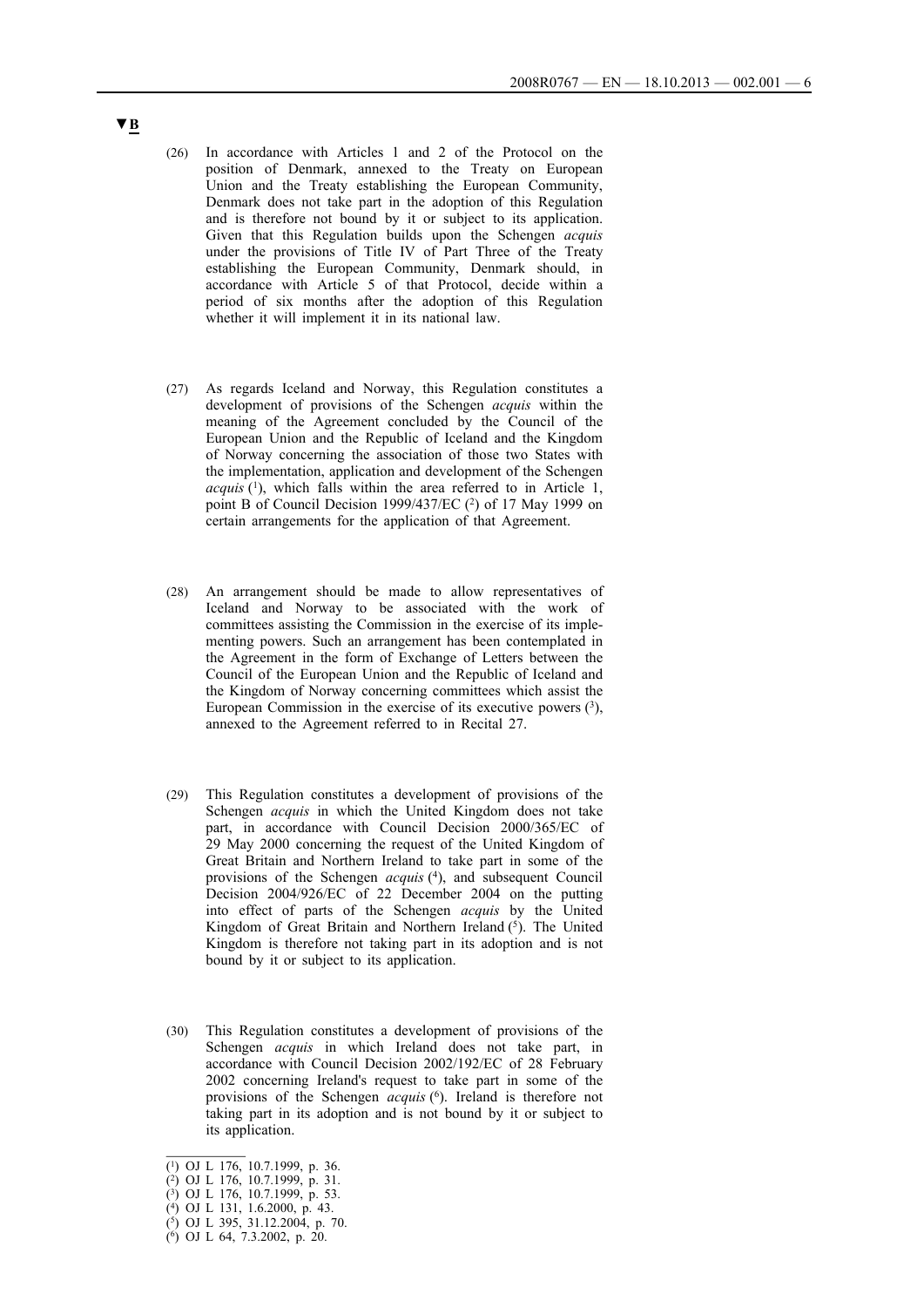- (31) As regards Switzerland, this Regulation constitutes a development of the provisions of the Schengen *acquis* within the meaning of the Agreement signed by the European Union, the European Community and the Swiss Confederation on the association of the Swiss Confederation with the implementation, application and development of the Schengen *acquis* which falls within the area referred to in Article 1, point B of Decision 1999/437/EC read in conjunction with Article 4(1) of Council Decision 2004/860/EC (1).
- (32) An arrangement should be made to allow representatives of Switzerland to be associated with the work of committees assisting the Commission in the exercise of its implementing powers. Such an arrangement has been contemplated in the Exchange of Letters between the Community and Switzerland, annexed to the Agreement referred to in Recital 31.
- (33) This Regulation constitutes an act building on the Schengen *acquis* or otherwise related to it within the meaning of Article 3(2) of the 2003 Act of Accession and Article 4(2) of the 2005 Act of Accession,

HAVE ADOPTED THIS REGULATION:

#### CHAPTER I

#### **GENERAL PROVISIONS**

#### *Article 1*

#### **Subject matter and scope**

This Regulation defines the purpose of, the functionalities of and the responsibilities for the Visa Information System (VIS), as established by Article 1 of Decision 2004/512/EC. It sets up the conditions and procedures for the exchange of data between Member States on applications for short-stay visas and on the decisions taken in relation thereto, including the decision whether to annul, revoke or extend the visa, to facilitate the examination of such applications and the related decisions.

#### *Article 2*

#### **Purpose**

The VIS shall have the purpose of improving the implementation of the common visa policy, consular cooperation and consultation between central visa authorities by facilitating the exchange of data between Member States on applications and on the decisions relating thereto, in order:

- (a) to facilitate the visa application procedure;
- (b) to prevent the bypassing of the criteria for the determination of the Member State responsible for examining the application;

<sup>(1)</sup> Decision 2004/860/EC of 25 October 2004 on the signing, on behalf of the European Community, and on the provisional application of certain provisions of the Agreement between the European Union, the European Community and the Swiss Confederation, concerning the Swiss Confederation's association with the implementation, application and development of the Schengen *acquis* (OJ L 370, 17.12.2004, p. 78).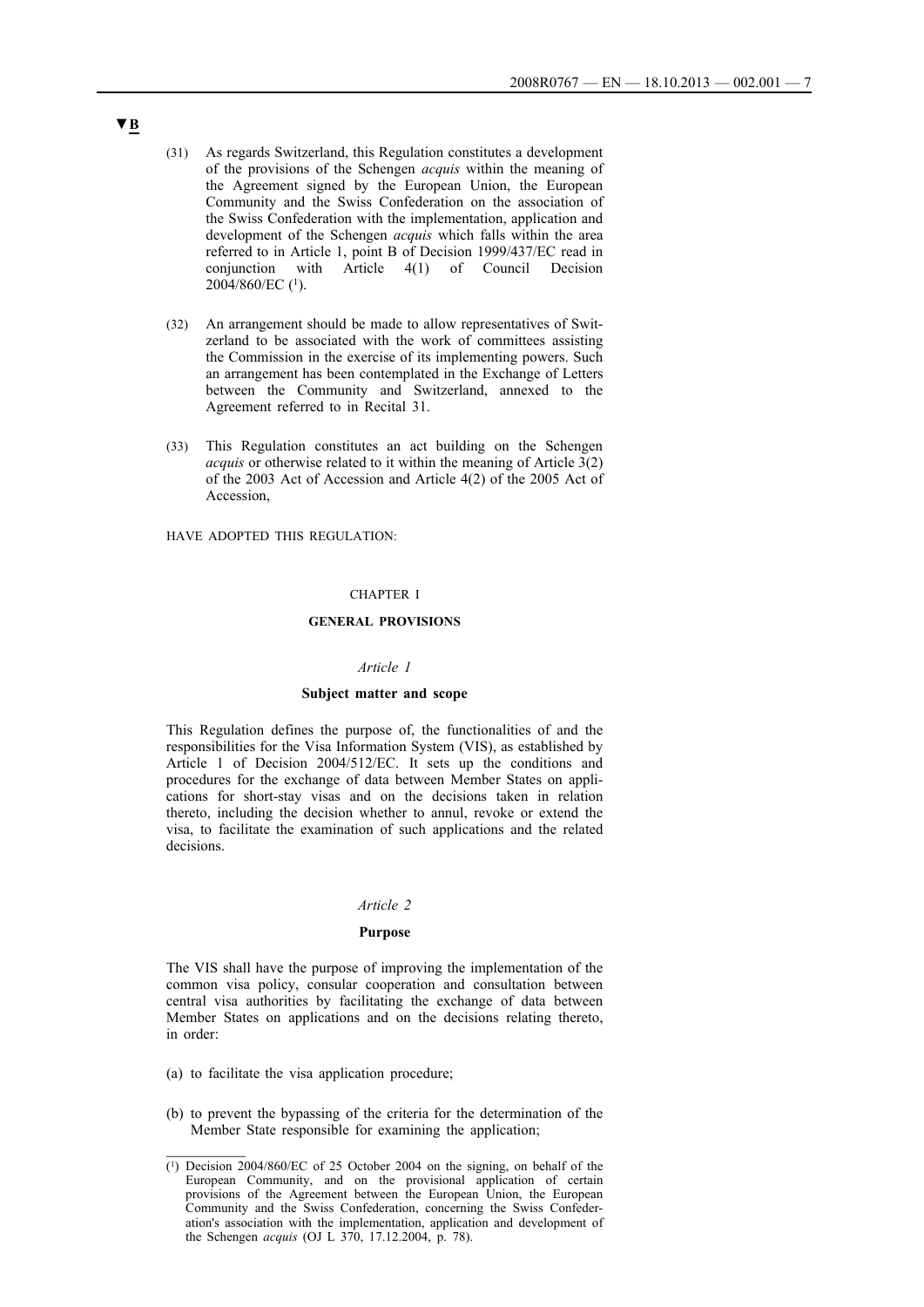- (c) to facilitate the fight against fraud;
- (d) to facilitate checks at external border crossing points and within the territory of the Member States;
- (e) to assist in the identification of any person who may not, or may no longer, fulfil the conditions for entry to, stay or residence on the territory of the Member States;
- (f) to facilitate the application of Regulation (EC) No 343/2003;
- (g) to contribute to the prevention of threats to the internal security of any of the Member States.

#### **Availability of data for the prevention, detection and investigation of terrorist offences and other serious criminal offences**

1. The designated authorities of the Member States may in a specific case and following a reasoned written or electronic request access the data kept in the VIS referred to in Articles 9 to 14 if there are reasonable grounds to consider that consultation of VIS data will substantially contribute to the prevention, detection or investigation of terrorist offences and of other serious criminal offences. Europol may access the VIS within the limits of its mandate and when necessary for the performance of its tasks.

2. The consultation referred to in paragraph 1 shall be carried out through central access point(s) which shall be responsible for ensuring strict compliance with the conditions for access and the procedures established in Council Decision 2008/633/JHA of 23 June 2008 concerning access for consultation of the Visa Information System (VIS) by the designated authorities of Member States and by Europol for the purposes of the prevention, detection and investigation of terrorist offences and of other serious criminal offences (1). Member States may designate more than one central access point to reflect their organisational and administrative structure in fulfilment of their constitutional or legal requirements. In an exceptional case of urgency, the central access point(s) may receive written, electronic or oral requests and only verify *ex-post* whether all the conditions for access are fulfilled, including whether an exceptional case of urgency existed. The *ex-post* verification shall take place without undue delay after the processing of the request.

3. Data obtained from the VIS pursuant to the Decision referred to in paragraph 2 shall not be transferred or made available to a third country or to an international organisation. However, in an exceptional case of urgency, such data may be transferred or made available to a third country or an international organisation exclusively for the purposes of the prevention and detection of terrorist offences and of other serious criminal offences and under the conditions set out in that Decision. In accordance with national law, Member States shall ensure that records on such transfers are kept and make them available to national data protection authorities on request. The transfer of data by the Member State which entered the data in the VIS shall be subject to the national law of that Member State.

<sup>(1)</sup> See page 129 of this Official Journal.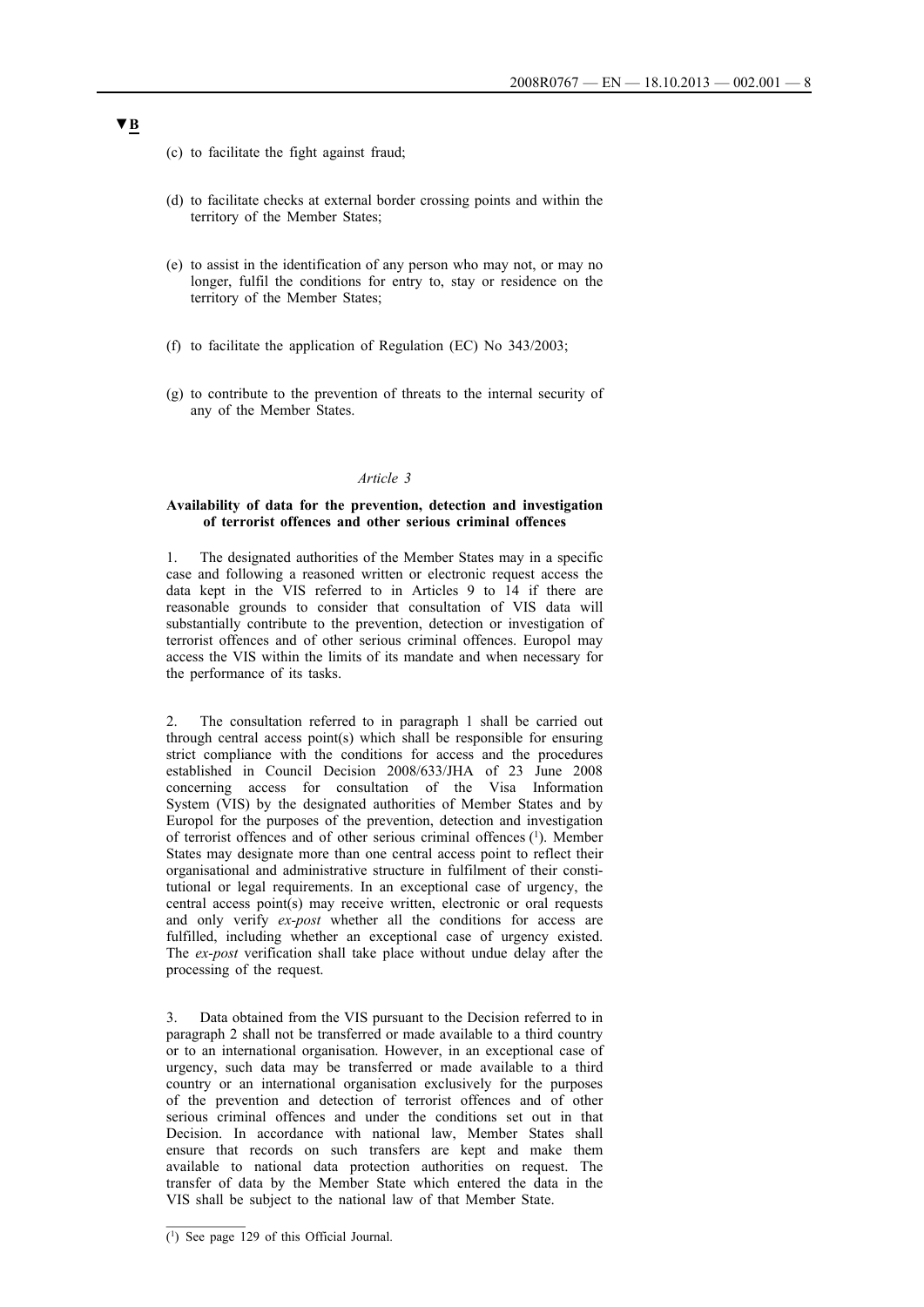4. This Regulation is without prejudice to any obligations under applicable national law for the communication of information on any criminal activity detected by the authorities referred to in Article 6 in the course of their duties to the responsible authorities for the purposes of preventing, investigating and prosecuting the related criminal offences.

#### *Article 4*

### **Definitions**

For the purposes of this Regulation, the following definitions shall apply:

1. 'visa' means:

 $\mathcal{L}_\text{max}$ 

 $\frac{1}{2}$ 

#### **▼M1**

- (a) 'uniform visa' as defined in Article 2(3) of Regulation (EC) No 810/2009 of the European Parliament and of the Council of 13 July 2009 establishing a Community code on Visas (Visa Code) $(1)$ ;
- (c) 'airport transit visa' as defined in Article 2(5) of Regulation (EC) No 810/2009;
- (d) 'visa with limited territorial validity' as defined in Article 2(4) of Regulation (EC) No 810/2009;

### **▼B**

- 2. 'visa sticker' means the uniform format for visas as defined by Regulation (EC) No 1683/95;
- 3. 'visa authorities' means the authorities which in each Member State are responsible for examining and for taking decisions on visa applications or for decisions whether to annul, revoke or extend visas, including the central visa authorities and the authorities responsible for issuing visas at the border in accordance with Council Regulation (EC) No 415/2003 of 27 February 2003 on the issue of visas at the border, including the issue of such visas to seamen in transit  $(2)$ ;
- 4. 'application form' means the uniform application form for visas in Annex 16 to the Common Consular Instructions;
- 5. 'applicant' means any person subject to the visa requirement pursuant to Council Regulation (EC) No 539/2001 of 15 March 2001 listing the third countries whose nationals must be in possession of visas when crossing the external borders and those whose nationals are exempt from that requirement  $(3)$ , who has lodged an application for a visa;

<sup>(1)</sup> OJ L 243, 15.9.2009, p. 1.

<sup>(2)</sup> OJ L 64, 7.3.2003, p. 1.

<sup>(3)</sup> OJ L 81, 21.3.2001, p. 1. Regulation as last amended by Regulation (EC) No 1932/2006 (OJ L 405, 30.12.2006, p. 23).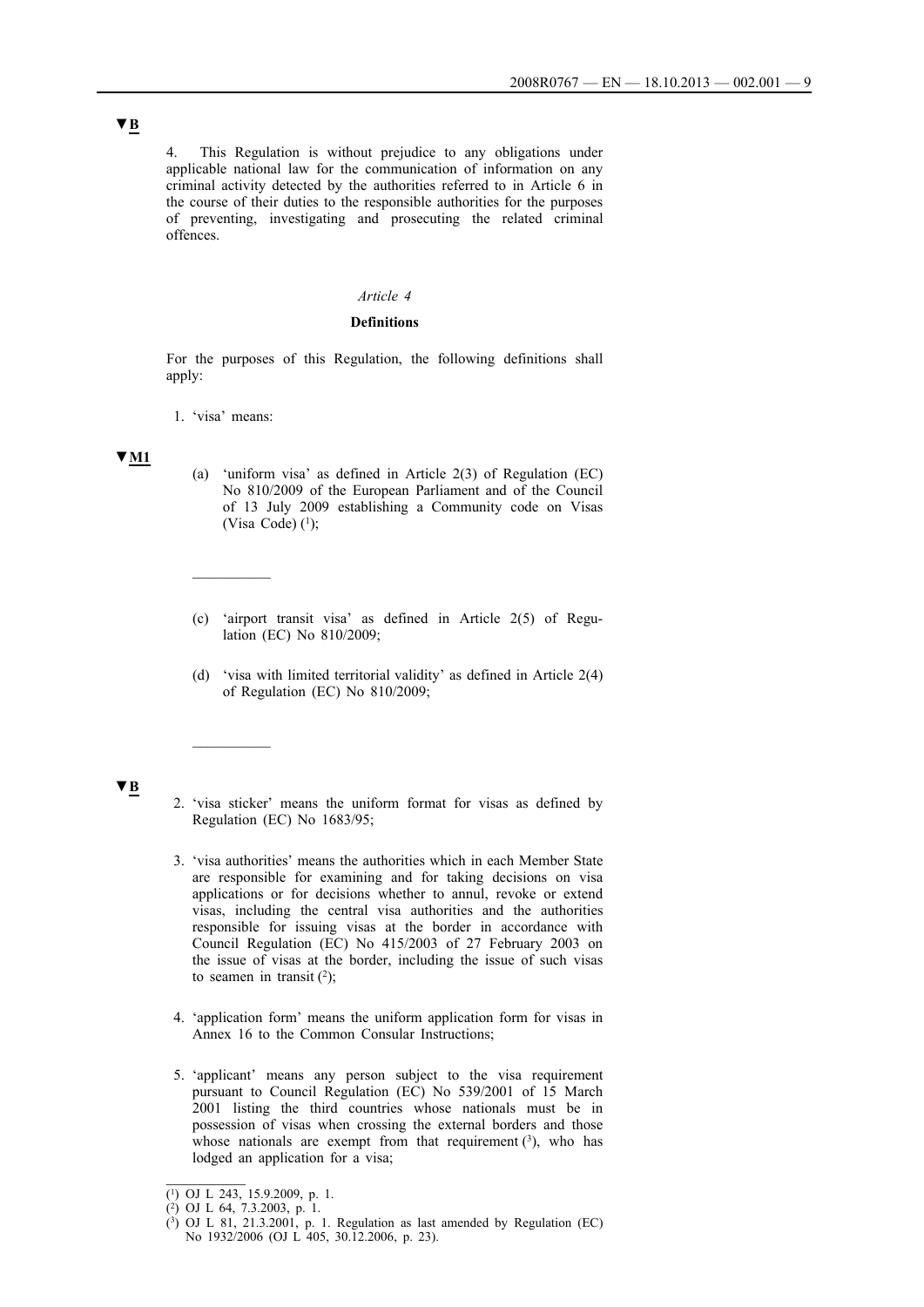- 6. 'group members' means applicants who are obliged for legal reasons to enter and leave the territory of the Member States together;
- 7. 'travel document' means a passport or other equivalent document entitling the holder to cross the external borders and to which a visa may be affixed;
- 8. 'Member State responsible' means the Member State which has entered the data in the VIS;
- 9. 'verification' means the process of comparison of sets of data to establish the validity of a claimed identity (one-to-one check);
- 10. 'identification' means the process of determining a person's identity through a database search against multiple sets of data (one-tomany check);
- 11. 'alphanumeric data' means data represented by letters, digits, special characters, spaces and punctuation marks.

#### **Categories of data**

- 1. Only the following categories of data shall be recorded in the VIS:
- (a) alphanumeric data on the applicant and on visas requested, issued, refused, annulled, revoked or extended referred to in Articles 9(1) to (4) and Articles 10 to 14;
- (b) photographs referred to in Article 9(5);
- (c) fingerprint data referred to in Article 9(6);
- (d) links to other applications referred to in Article 8(3) and (4).

2. The messages transmitted by the infrastructure of the VIS, referred to in Article 16, Article 24(2) and Article 25(2), shall not be recorded in the VIS, without prejudice to the recording of data processing operations pursuant to Article 34.

### *Article 6*

#### **Access for entering, amending, deleting and consulting data**

1. Access to the VIS for entering, amending or deleting the data referred to in Article 5(1) in accordance with this Regulation shall be reserved exclusively to the duly authorised staff of the visa authorities.

2. Access to the VIS for consulting the data shall be reserved exclusively to the duly authorised staff of the authorities of each Member State which are competent for the purposes laid down in Articles 15 to 22, limited to the extent that the data are required for the performance of their tasks in accordance with those purposes, and proportionate to the objectives pursued.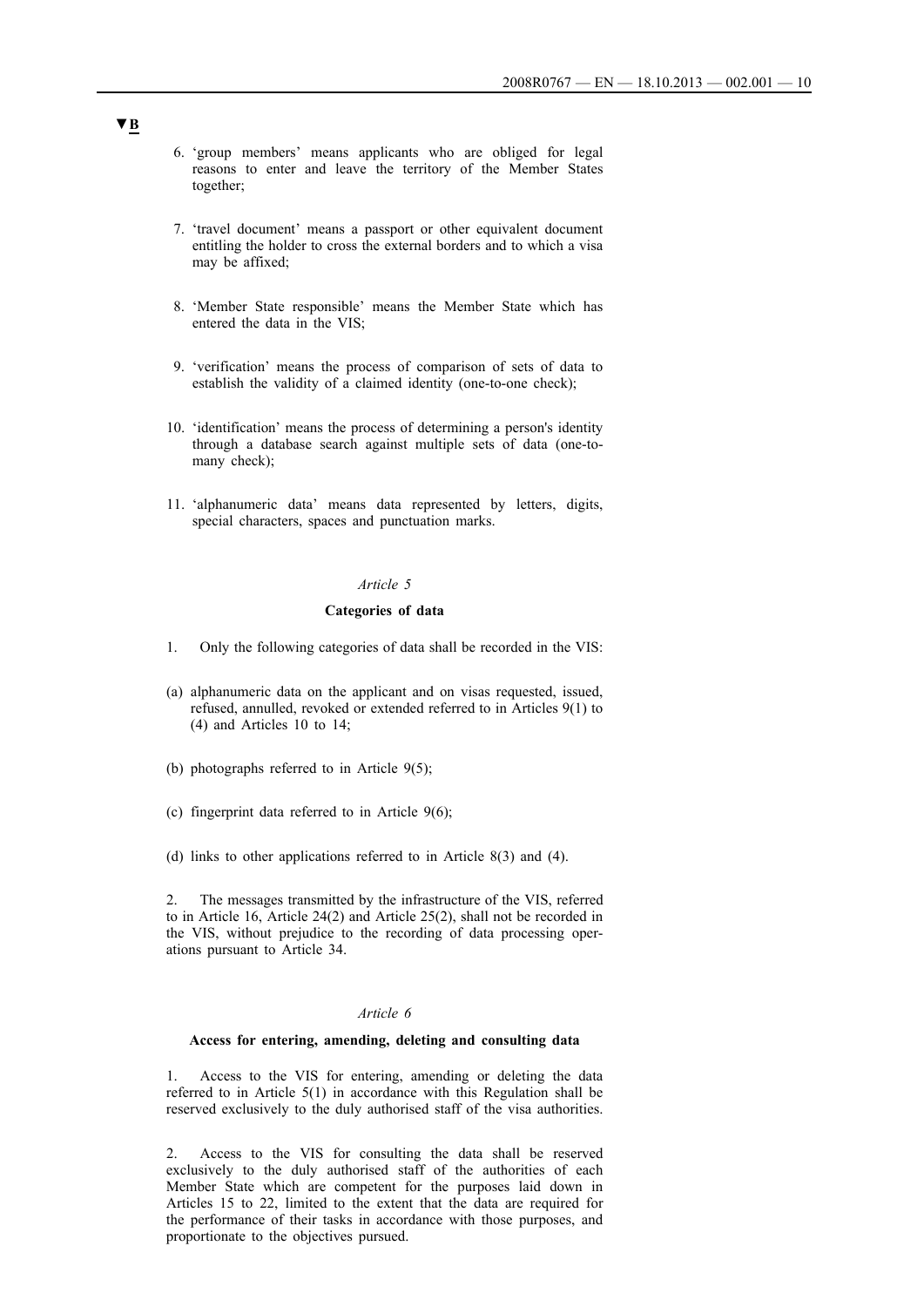3. Each Member State shall designate the competent authorities, the duly authorised staff of which shall have access to enter, amend, delete or consult data in the VIS. Each Member State shall without delay communicate to the Commission a list of these authorities, including those referred to in Article 41(4), and any amendments thereto. That list shall specify for what purpose each authority may process data in the VIS.

Within 3 months after the VIS has become operational in accordance with Article 48(1), the Commission shall publish a consolidated list in the *Official Journal of the European Union*. Where there are amendments thereto, the Commission shall publish once a year an updated consolidated list.

### *Article 7*

### **General principles**

1. Each competent authority authorised to access the VIS in accordance with this Regulation shall ensure that the use of the VIS is necessary, appropriate and proportionate to the performance of the tasks of the competent authorities.

2. Each competent authority shall ensure that in using the VIS, it does not discriminate against applicants and visa holders on grounds of sex, racial or ethnic origin, religion or belief, disability, age or sexual orientation and that it fully respects the human dignity and the integrity of the applicant or of the visa holder.

#### CHAPTER II

#### **ENTRY AND USE OF DATA BY VISA AUTHORITIES**

#### *Article 8*

#### **Procedures for entering data upon the application**

1. **►M1** When the application is admissible according to Article 19 of Regulation (EC) No 810/2009 ◄, the visa authority shall create without delay the application file, by entering the data referred to in Article 9 in the VIS, as far as these data are required to be provided by the applicant.

When creating the application file, the visa authority shall check in the VIS, in accordance with Article 15, whether a previous application of the individual applicant has been registered in the VIS by any of the Member States.

If a previous application has been registered, the visa authority shall link each new application file to the previous application file on that applicant.

If the applicant is travelling in a group or with his spouse and/or children, the visa authority shall create an application file for each applicant and link the application files of the persons travelling together.

5. Where particular data are not required to be provided for legal reasons or factually cannot be provided, the specific data field(s) shall be marked as 'not applicable'. In the case of fingerprints, the system shall for the purposes of Article 17 permit a distinction to be made between the cases where fingerprints are not required to be provided for legal reasons and the cases where they cannot be provided factually; after a period of four years this functionality shall expire unless it is confirmed by a Commission decision on the basis of the evaluation referred to in Article 50(4).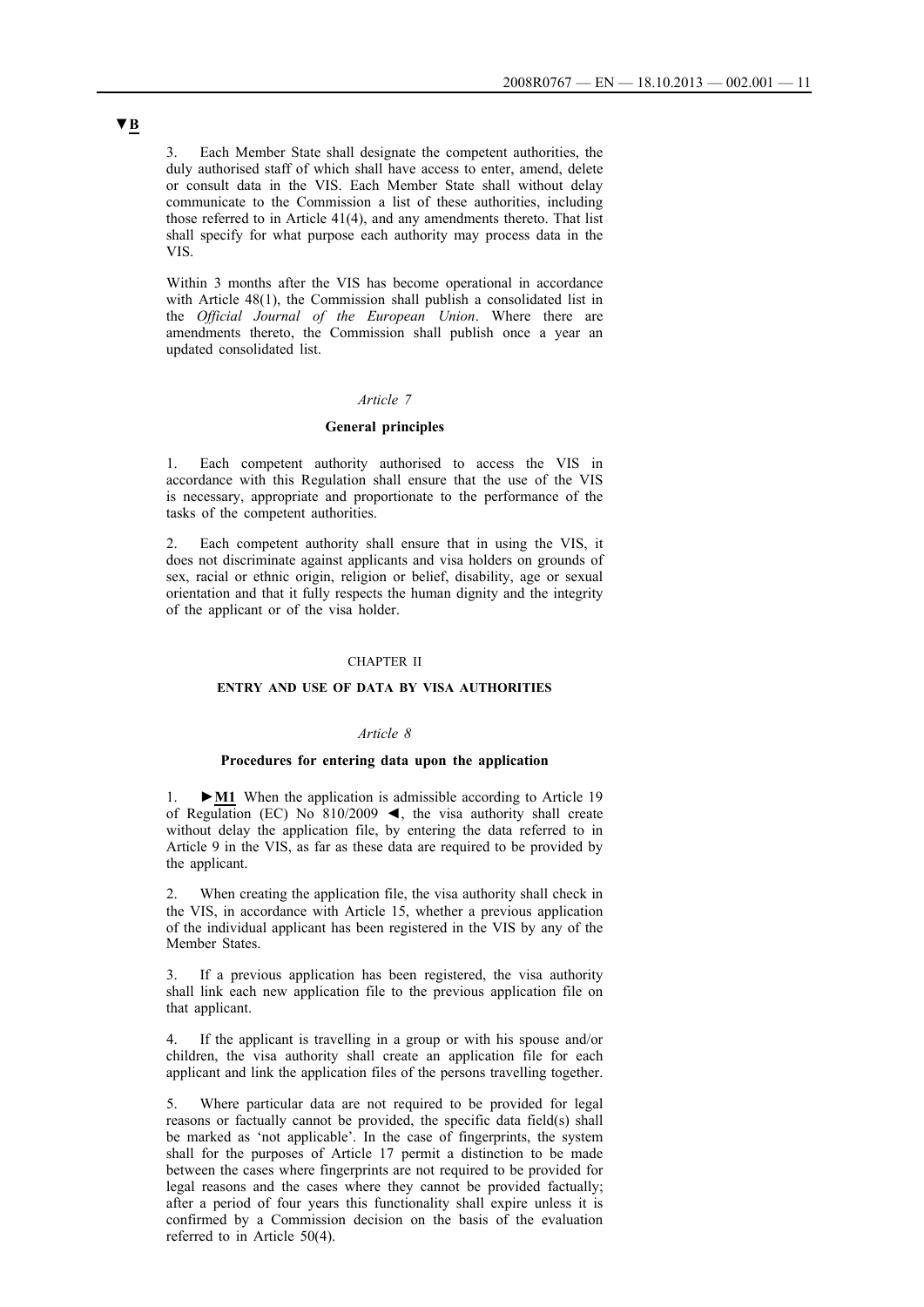### **►M1 Data to be entered on application ◄**

The visa authority shall enter the following data in the application file:

- 1. the application number;
- 2. status information, indicating that a visa has been requested;
- 3. the authority with which the application has been lodged, including its location, and whether the application has been lodged with that authority representing another Member State;
- 4. the following data to be taken from the application form:

### **▼M1**

(a) surname (family name), surname at birth (former family name(s)), first name(s) (given name(s)); date of birth, place of birth, country of birth, sex;

### **▼B**

- (b) current nationality and nationality at birth;
- (c) type and number of the travel document, the authority which issued it and the date of issue and of expiry;
- (d) place and date of the application;

## **▼M1** \_\_\_\_\_\_\_\_\_\_

**▼B**

- (f) details of the person issuing an invitation and/or liable to pay the applicant's subsistence costs during the stay, being:
	- (i) in the case of a natural person, the surname and first name and address of the person;
	- (ii) in the case of a company or other organisation, the name and address of the company/other organisation, surname and first name of the contact person in that company/organisation;

#### **▼M1**

- (g) Member State(s) of destination and duration of the intended stay or transit;
- (h) main purpose(s) of the journey;
- (i) intended date of arrival in the Schengen area and intended date of departure from the Schengen area;
- (j) Member State of first entry;
- (k) the applicant's home address;

## **▼B**

- (l) current occupation and employer; for students: name of **►M1** educational establishment ◄;
- (m) in the case of minors, surname and first name(s) of the applicant's **►M1** parental authority or legal guardian ◄;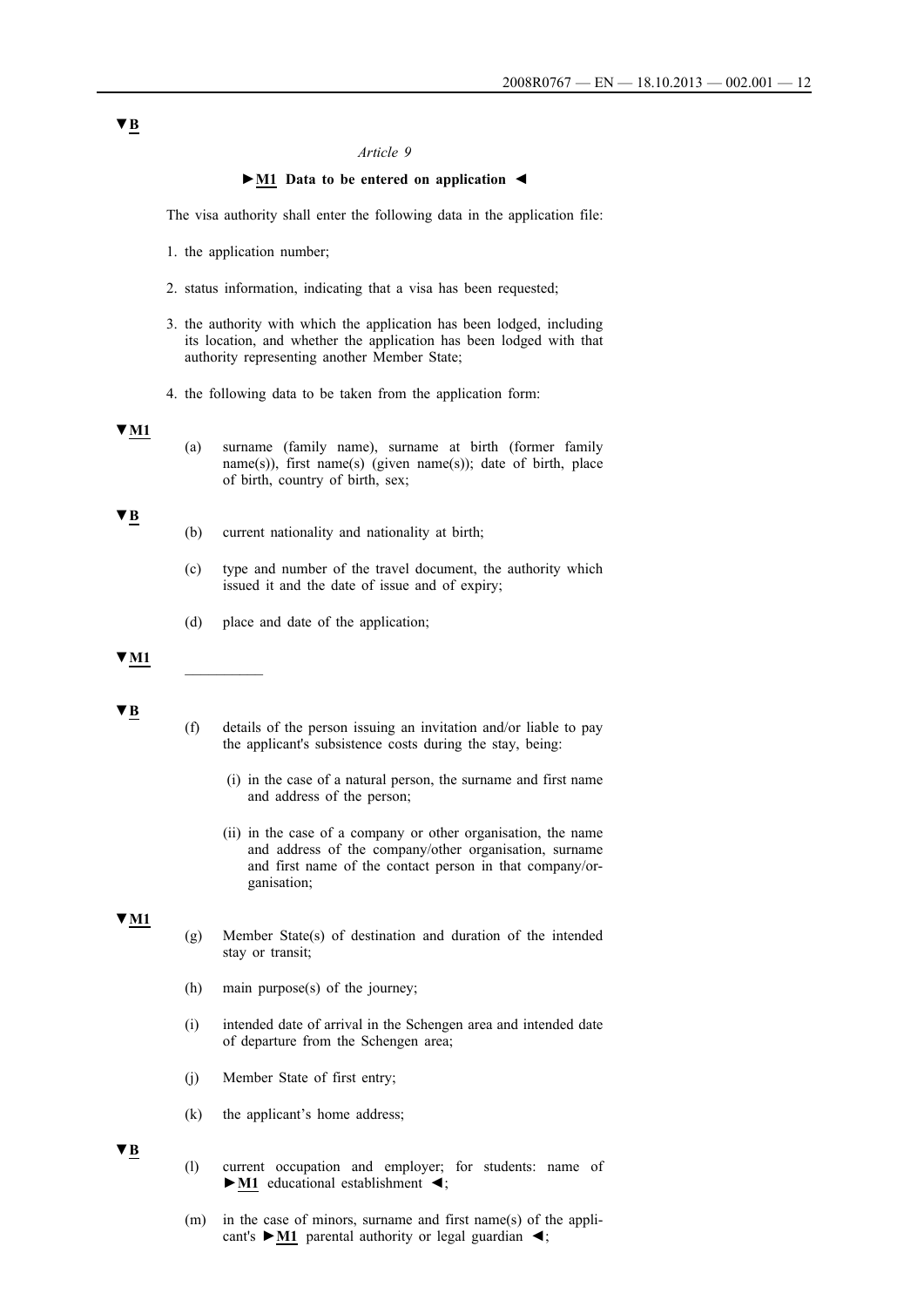- 5. a photograph of the applicant, in accordance with Regulation (EC) No 1683/95;
- 6. fingerprints of the applicant, in accordance with the relevant provisions of the Common Consular Instructions.

#### **Data to be added for a visa issued**

1. Where a decision has been taken to issue a visa, the visa authority that issued the visa shall add the following data to the application file:

- (a) status information indicating that the visa has been issued;
- (b) the authority that issued the visa, including its location, and whether that authority issued it on behalf of another Member State;
- (c) place and date of the decision to issue the visa;
- (d) the type of visa;
- (e) the number of the visa sticker;
- (f) the territory in which the visa holder is entitled to travel, in accordance with the relevant provisions of the Common Consular Instructions;
- (g) the commencement and expiry dates of the validity period of the visa;
- (h) the number of entries authorised by the visa in the territory for which the visa is valid;
- (i) the duration of the stay as authorised by the visa;
- (j) if applicable, the information indicating that the visa has been issued on a separate sheet in accordance with Council Regulation (EC) No 333/2002 of 18 February 2002 on a uniform format for forms for affixing the visa issued by Member States to persons holding travel documents not recognised by the Member State drawing up the form  $(1)$ ;

#### **▼M1**

(k) if applicable, the information indicating that the visa sticker has been filled in manually.

## **▼B**

2. If an application is withdrawn or not pursued further by the applicant before a decision has been taken whether to issue a visa, the visa authority with which the application was lodged shall indicate that the application has been closed for these reasons and the date when the application was closed.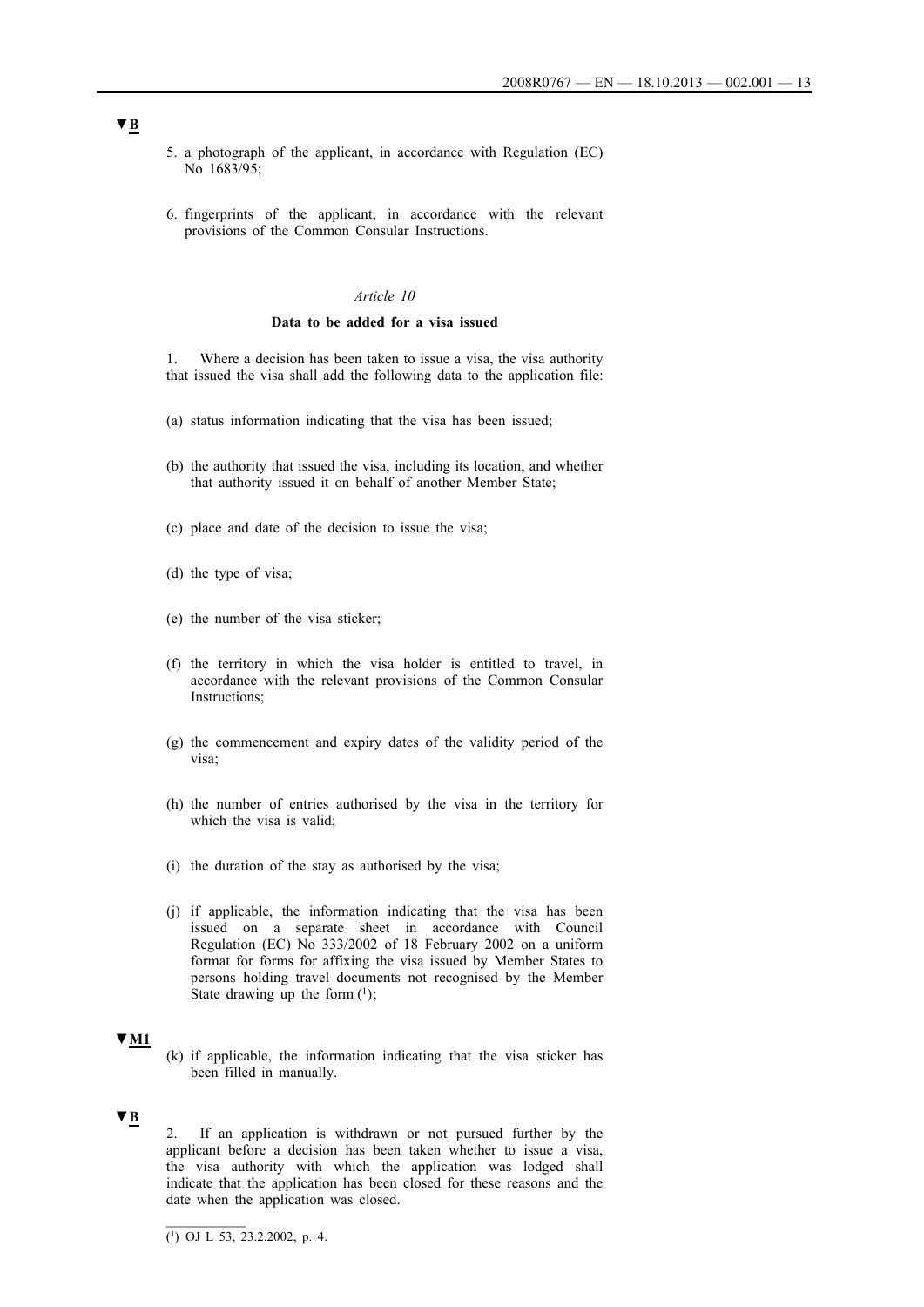## **Data to be added where the examination of the application is discontinued**

## **▼M1**

Where the visa authority representing another Member State discontinues the examination of the application, it shall add the following data to the application file:

## **▼B**

- 1. status information indicating that the examination of the application has been discontinued;
- 2. the authority that discontinued the examination of the application, including its location;
- 3. place and date of the decision to discontinue the examination;
- 4. the Member State competent to examine the application.

### *Article 12*

## **Data to be added for a visa refusal**

1. Where a decision has been taken to refuse a visa, the visa authority which refused the visa shall add the following data to the application file:

### **▼M1**

(a) status information indicating that the visa has been refused and whether that authority refused it on behalf of another Member State;

### **▼B**

- (b) the authority that refused the visa, including its location;
- (c) place and date of the decision to refuse the visa.

#### **▼M1**

2. The application file shall also indicate the ground(s) for refusal of the visa, which shall be one or more of the following:

- (a) the applicant:
	- (i) presents a travel document which is false, counterfeit or forged;
	- (ii) does not provide justification for the purpose and conditions of the intended stay;
	- (iii) does not provide proof of sufficient means of subsistence, both for the duration of the intended stay and for the return to his country of origin or residence, or for the transit to a third country into which he is certain to be admitted, or is not in a position to acquire such means lawfully;

#### **▼M2**

**▼M1**

- (iv) has already stayed for 90 days during the current 180-day period on the territory of the Member States on the basis of a uniform visa or a visa with limited territorial validity;
- (v) is a person for whom an alert has been issued in the SIS for the purpose of refusing entry;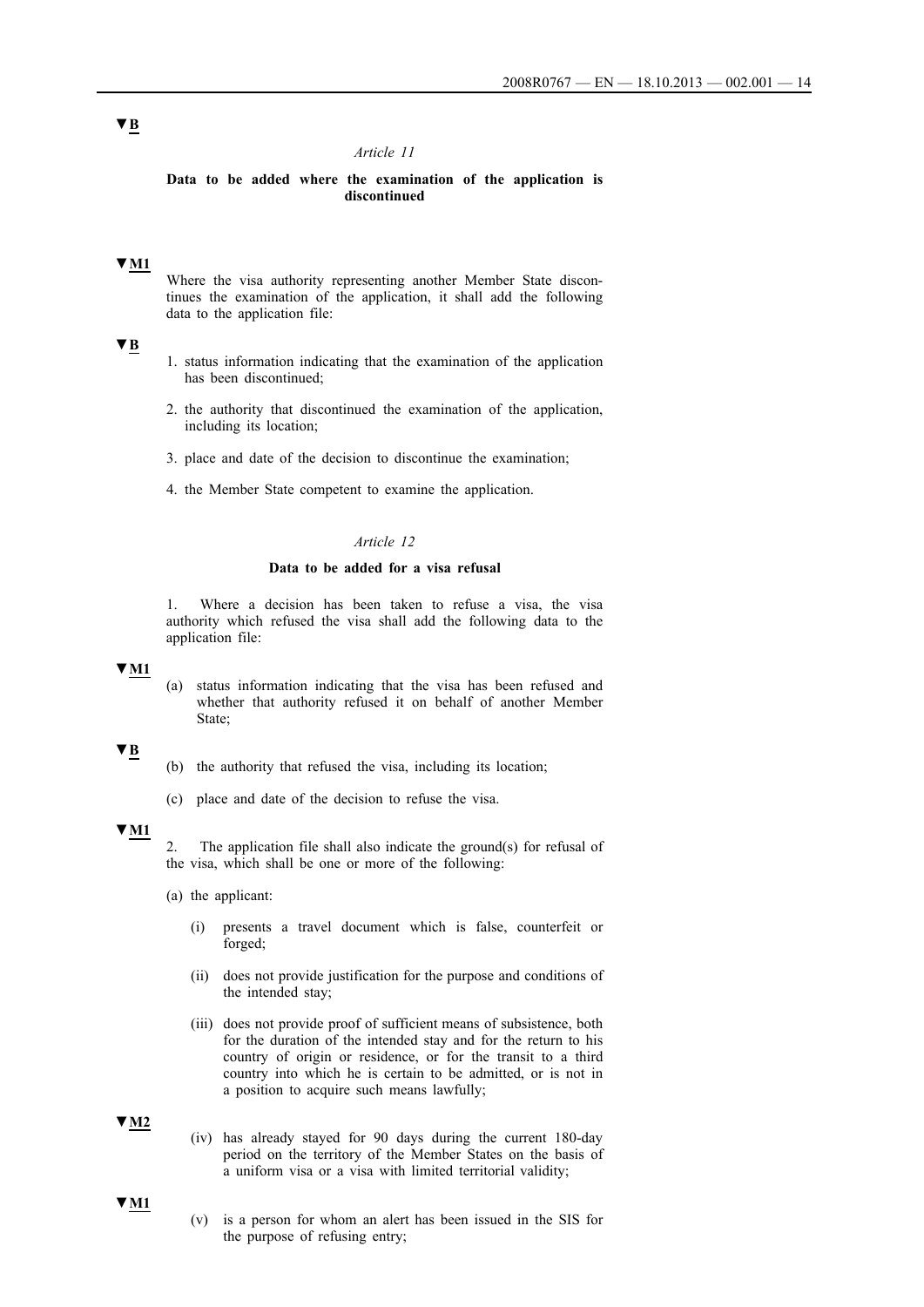- (vi) is considered to be a threat to public policy, internal security or public health as defined in Article 2(19) of the Schengen Borders Code or to the international relations of any of the Member States, in particular where an alert has been issued in Member States' national databases for the purpose of refusing entry on the same grounds;
- (vii) does not provide proof of holding adequate and valid travel medical insurance, where applicable;
- (b) the information submitted regarding the justification for the purpose and conditions of the intended stay was not reliable;
- (c) the applicant's intention to leave the territory of the Member States before the expiry of the visa could not be ascertained;
- (d) sufficient proof that the applicant has not been in a position to apply for a visa in advance justifying application for a visa at the border was not provided.

#### **Data to be added for a visa annulled or revoked**

1. Where a decision has been taken to annul or to revoke a visa, the visa authority that has taken the decision shall add the following data to the application file:

- (a) status information indicating that the visa has been annulled or revoked;
- (b) authority that annulled or revoked the visa, including its location;
- (c) place and date of the decision.

2. The application file shall also indicate the ground(s) for annulment or revocation, which shall be:

- (a) one or more of the ground(s) listed in Article  $12(2)$ ;
- (b) the request of the visa holder to revoke the visa.

## **▼B**

## *Article 14*

## **Data to be added for a visa extended**

## **▼M1**

1. Where a decision has been taken to extend the period of validity and/or the duration of stay of an issued visa, the visa authority which extended the visa shall add the following data to the application file:

## **▼B**

- (a) status information indicating that the visa has been extended;
- (b) the authority that extended the visa, including its location;
- (c) place and date of the decision;

## **▼M1**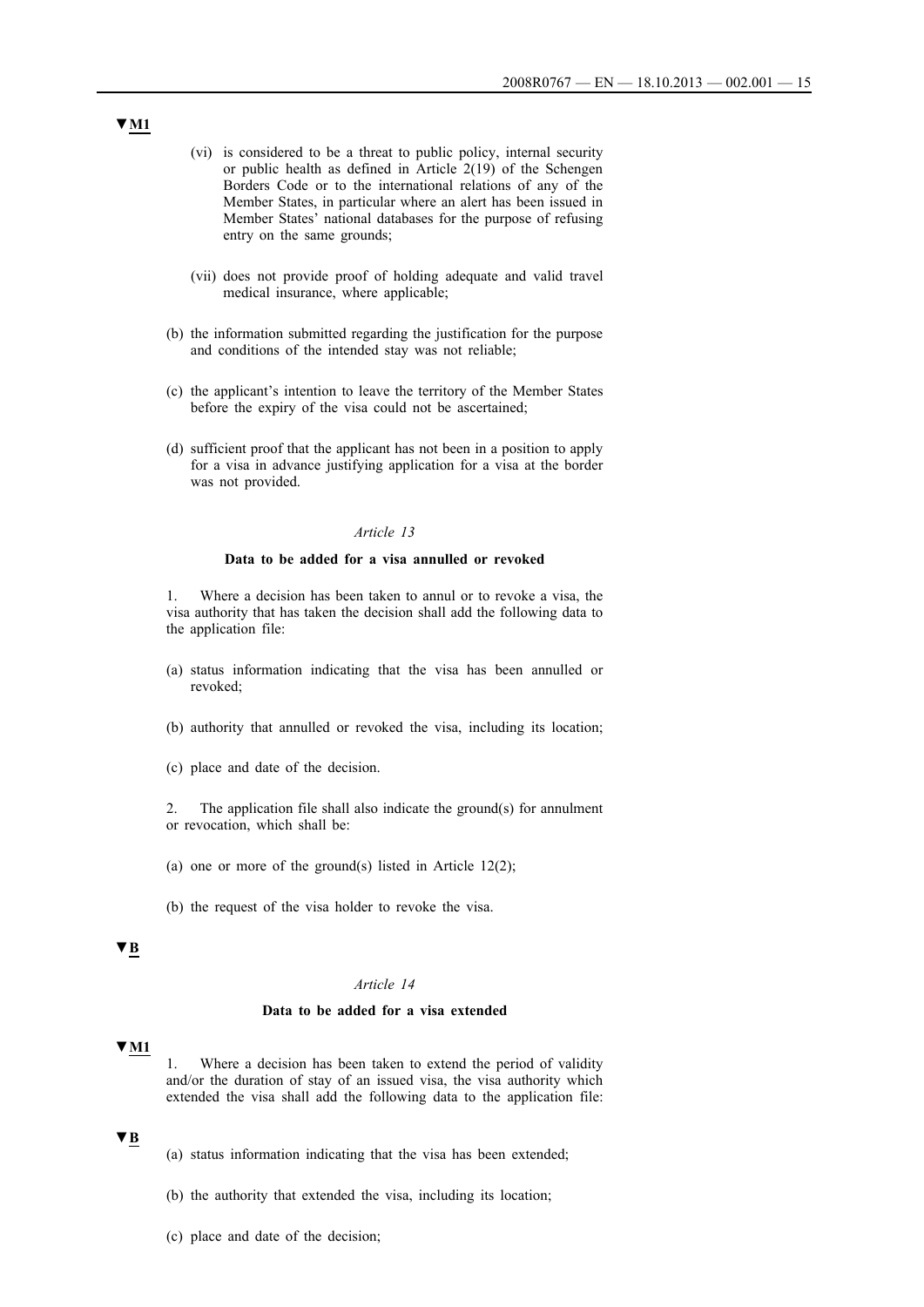(d) the number of the visa sticker of the extended visa;

## **▼B**

(e) the commencement and expiry dates of the extended period;

(f) period of the extension of the authorised duration of the stay;

## **▼M1**

(g) the territory in which the visa holder is entitled to travel, if the territorial validity of the extended visa differs from that of the original visa;

### **▼B**

- (h) the type of the visa extended.
- 2. The application file shall also indicate the grounds for extending the visa, which shall be one or more of the following:
- (a) force majeure;
- (b) humanitarian reasons;

### **▼M1** \_\_\_\_\_\_\_\_\_\_

**▼B**

(d) serious personal reasons.

### *Article 15*

## **Use of the VIS for examining applications**

1. The competent visa authority shall consult the VIS for the purposes of the examination of applications and the decisions relating to those applications, including the decision whether to annul, revoke, **►M1** or extend the visa ◄ in accordance with the relevant provisions.

2. For the purposes referred to in paragraph 1, the competent visa authority shall be given access to search with one or several of the following data:

- (a) the application number;
- (b) the data referred to in Article  $9(4)(a)$ ;
- (c) the data on the travel document, referred to in Article  $9(4)(c)$ ;
- (d) the surname, first name and address of the natural person or the name and address of the company/other organisation, referred to in Article 9(4)(f);
- (e) fingerprints;
- (f) the number of the visa sticker and date of issue of any previous visa.

3. If the search with one or several of the data listed in paragraph 2 indicates that data on the applicant are recorded in the VIS, the competent visa authority shall be given access to the application file(s) and the linked application file(s) pursuant to Article  $8(3)$  and (4), solely for the purposes referred to in paragraph 1.

## **▼M1**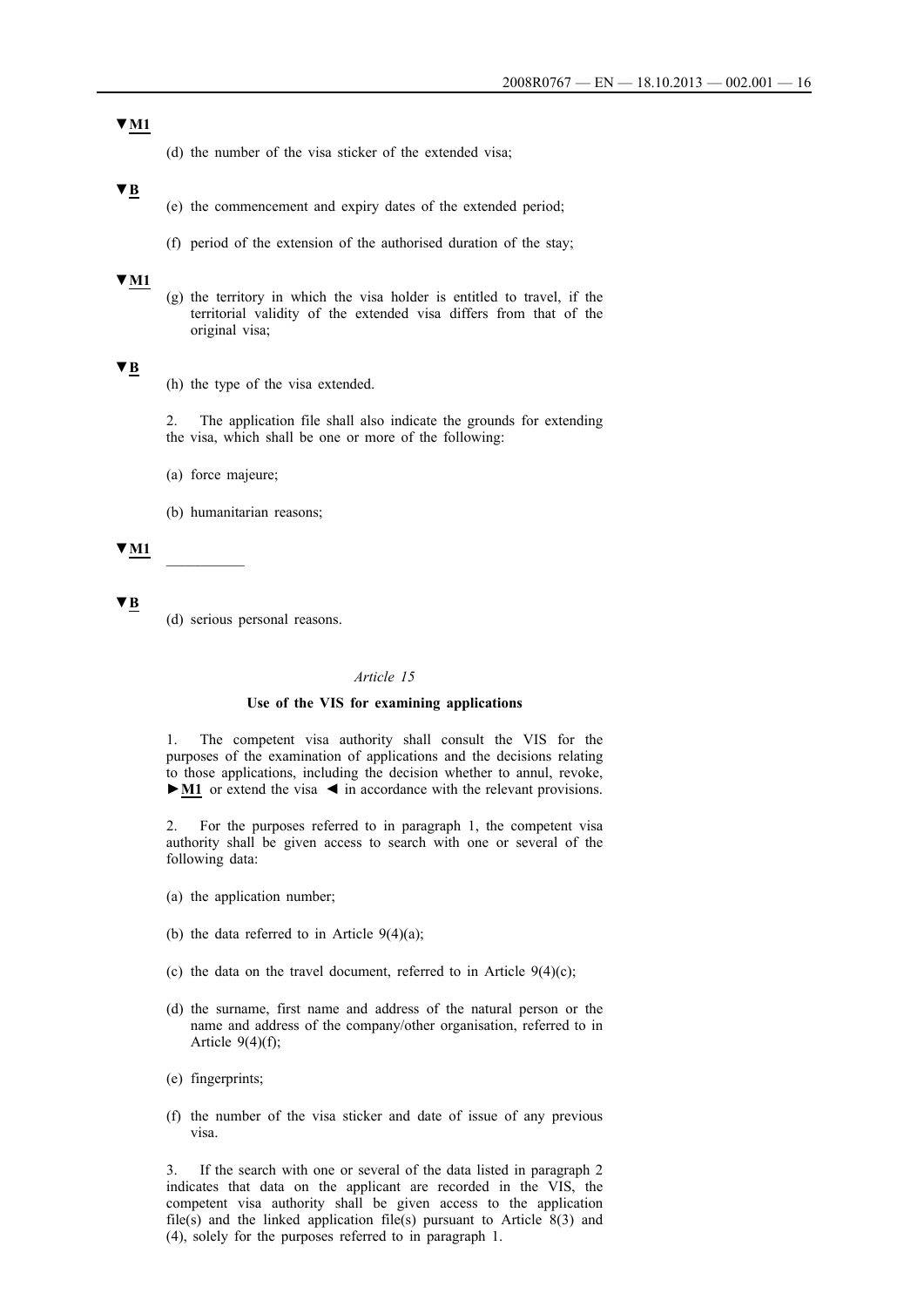## **Use of the VIS for consultation and requests for documents**

1. For the purposes of consultation between central visa authorities on applications according to Article 17(2) of the Schengen Convention, the consultation request and the responses thereto shall be transmitted in accordance with paragraph 2 of this Article.

2. The Member State which is responsible for examining the application shall transmit the consultation request with the application number to the VIS, indicating the Member State or the Member States to be consulted.

The VIS shall transmit the request to the Member State or the Member States indicated.

The Member State or the Member States consulted shall transmit their response to the VIS, which shall transmit that response to the Member State which initiated the request.

3. The procedure set out in paragraph 2 may also apply to the transmission of information on the issue of visas with limited territorial validity and other messages related to consular cooperation as well as to the transmission of requests to the competent visa authority to forward copies of travel documents and other documents supporting the application and to the transmission of electronic copies of those documents. The competent visa authorities shall respond to the request without delay.

4. The personal data transmitted pursuant to this Article shall be used solely for the consultation of central visa authorities and consular cooperation.

### *Article 17*

#### **Use of data for reporting and statistics**

The competent visa authorities shall have access to consult the following data, solely for the purposes of reporting and statistics without allowing the identification of individual applicants:

- 1. status information;
- 2. the competent visa authority, including its location;
- 3. current nationality of the applicant;

### **▼M1**

4. Member State of first entry;

#### **▼B**

5. date and place of the application or the decision concerning the visa;

### **▼M1**

6. the type of visa issued;

### **▼B**

7. the type of the travel document;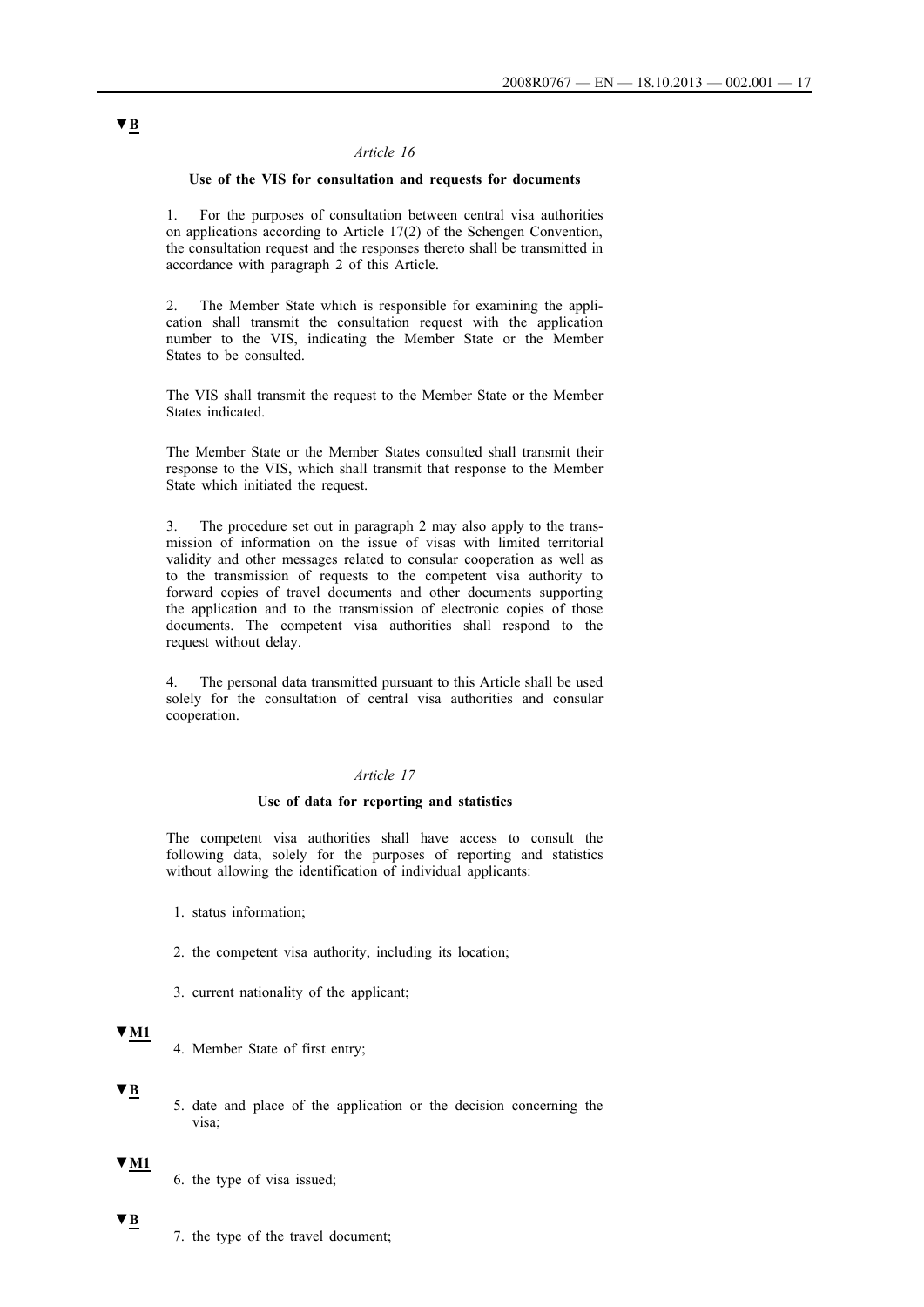- 8. the grounds indicated for any decision concerning the visa or visa application;
- 9. the competent visa authority, including its location, which refused the visa application and the date of the refusal;
- 10. the cases in which the same applicant applied for a visa from more than one visa authority, indicating these visa authorities, their location and the dates of refusals;

## **▼M1**

11. main purpose(s) of the journey;

## **▼B**

- 12. the cases in which the data referred to in Article 9(6) could factually not be provided, in accordance with the second sentence of Article 8(5);
- 13. the cases in which the data referred to in Article 9(6) was not required to be provided for legal reasons, in accordance with the second sentence of Article 8(5);
- 14. the cases in which a person who could factually not provide the data referred to in Article 9(6) was refused a visa, in accordance with the second sentence of Article 8(5).

#### CHAPTER III

### **ACCESS TO DATA BY OTHER AUTHORITIES**

### *Article 18*

#### **Access to data for verification at external border crossing points**

1. For the sole purpose of verifying the identity of the visa holder and/or the authenticity of the visa and/or whether the conditions for entry to the territory of the Member States in accordance with Article 5 of the Schengen Borders Code are fulfilled, the competent authorities for carrying out checks at external border crossing points in accordance with the Schengen Borders Code shall, subject to paragraphs 2 and 3, have access to search using the number of the visa sticker in combination with verification of fingerprints of the visa holder.

2. For a maximum period of three years after the VIS has started operations, the search may be carried out using only the number of the visa sticker. As from one year after the start of operations, the period of three years may be reduced in the case of air borders in accordance with the procedure referred to in Article 49(3).

3. For visa holders whose fingerprints cannot be used, the search shall be carried out only with the number of the visa sticker.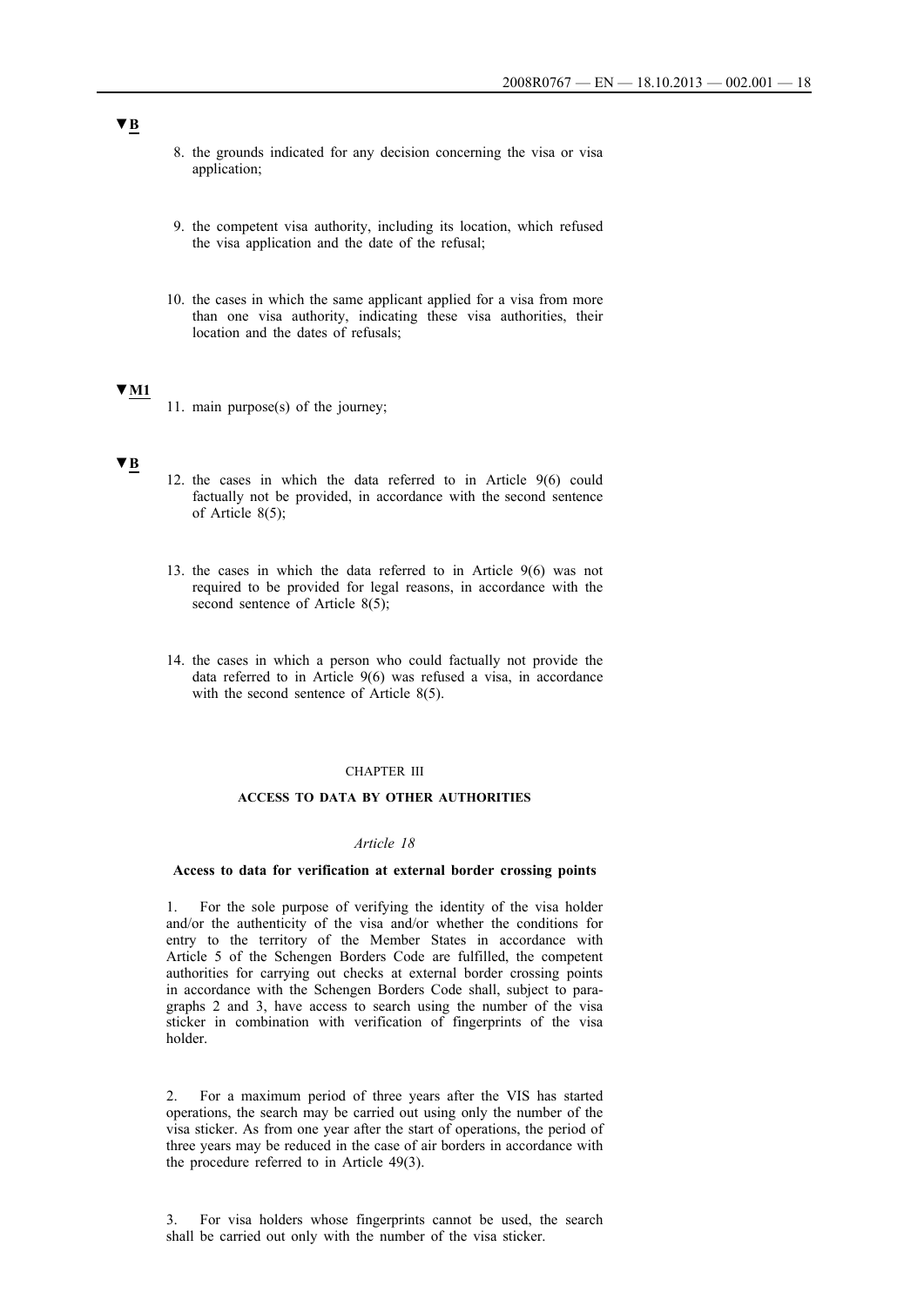4. If the search with the data listed in paragraph 1 indicates that data on the visa holder are recorded in the VIS, the competent border control authority shall be given access to consult the following data of the application file as well as of linked application file(s) pursuant to Article 8(4), solely for the purposes referred to in paragraph 1:

- (a) the status information and the data taken from the application form, referred to in Article 9(2) and (4);
- (b) photographs;
- (c) the data entered in respect of the visa(s) issued, annulled, revoked or whose validity is extended **►M1** \_\_\_\_\_\_\_\_\_\_ ◄, referred to in Articles 10, 13 and 14.

5. In circumstances where verification of the visa holder or of the visa fails or where there are doubts as to the identity of the visa holder, the authenticity of the visa and/or the travel document, the duly authorised staff of those competent authorities shall have access to data in accordance with Article 20(1) and (2).

## *Article 19*

#### **Access to data for verification within the territory of the Member States**

1. For the sole purpose of verifying the identity of the visa holder and/or the authenticity of the visa and/or whether the conditions for entry to, stay or residence on the territory of the Member States are fulfilled, the authorities competent for carrying out checks within the territory of the Member States as to whether the conditions for entry to, stay or residence on the territory of the Member States are fulfilled, shall have access to search with the number of the visa sticker in combination with verification of fingerprints of the visa holder, or the number of the visa sticker.

For visa holders whose fingerprints cannot be used, the search shall be carried out only with the number of the visa sticker.

2. If the search with the data listed in paragraph 1 indicates that data on the visa holder are recorded in the VIS, the competent authority shall be given access to consult the following data of the application file as well as of linked application file(s) pursuant to Article 8(4), solely for the purposes referred to in paragraph 1:

- (a) the status information and the data taken from the application form, referred to in Article 9(2) and (4);
- (b) photographs;
- (c) the data entered in respect of the visa(s) issued, annulled, revoked or whose validity is extended **►M1** \_\_\_\_\_\_\_\_\_\_ ◄, referred to in Articles 10, 13 and 14.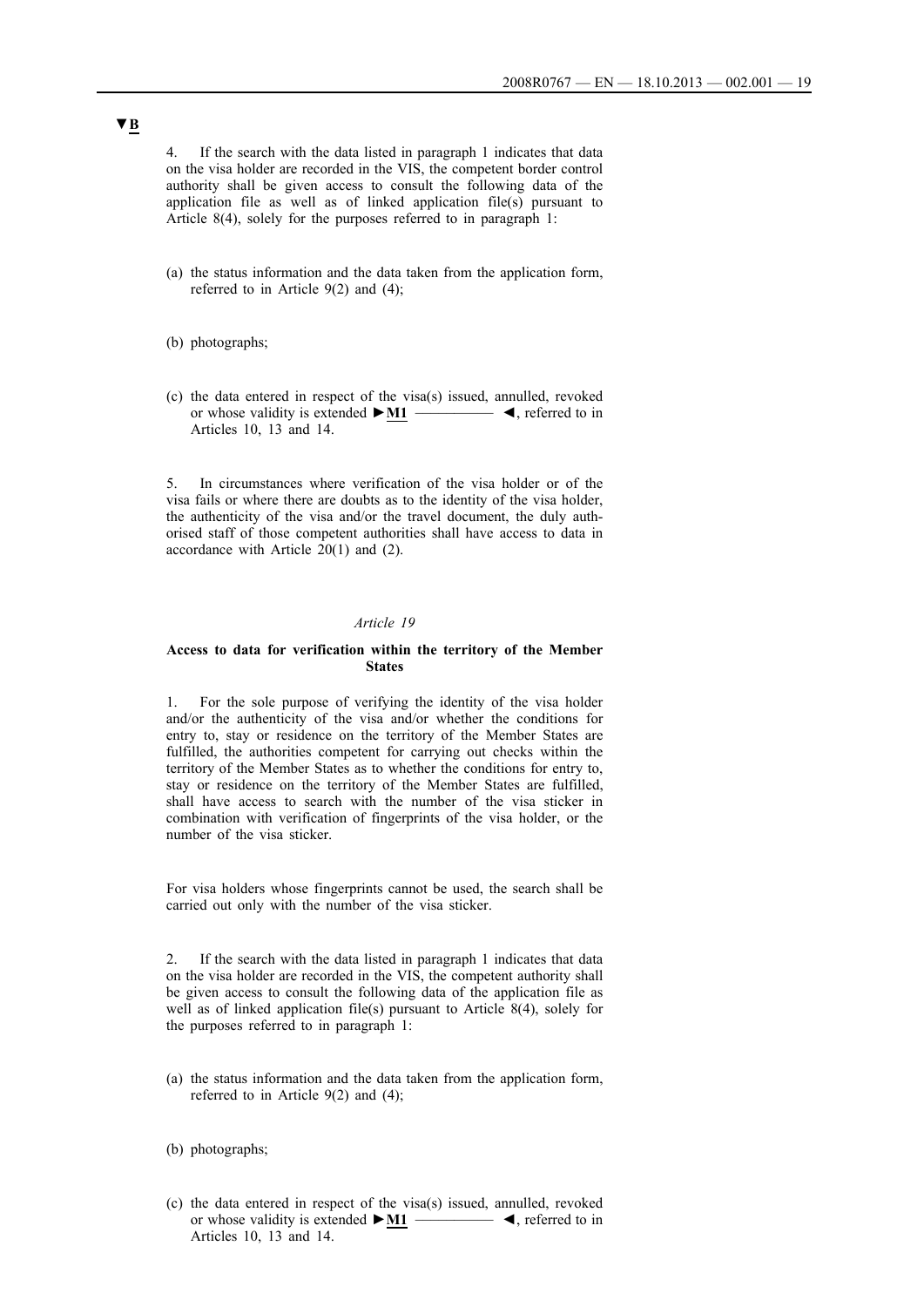3. In circumstances where verification of the visa holder or of the visa fails or where there are doubts as to the identity of the visa holder, the authenticity of the visa and/or the travel document, the duly authorised staff of the competent authorities shall have access to data in accordance with Article 20(1) and (2).

#### *Article 20*

#### **Access to data for identification**

1. Solely for the purpose of the identification of any person who may not, or may no longer, fulfil the conditions for the entry to, stay or residence on the territory of the Member States, the authorities competent for carrying out checks at external border crossing points in accordance with the Schengen Borders Code or within the territory of the Member States as to whether the conditions for entry to, stay or residence on the territory of the Member States are fulfilled, shall have access to search with the fingerprints of that person.

Where the fingerprints of that person cannot be used or the search with the fingerprints fails, the search shall be carried out with the data referred to in Article 9(4)(a) and/or (c); this search may be carried out in combination with the data referred to in Article 9(4)(b).

2. If the search with the data listed in paragraph 1 indicates that data on the applicant are recorded in the VIS, the competent authority shall be given access to consult the following data of the application file and the linked application file(s), pursuant to Article 8(3) and (4), solely for the purposes referred to in paragraph 1:

- (a) the application number, the status information and the authority to which the application was lodged;
- (b) the data taken from the application form, referred to in Article 9(4);
- (c) photographs;
- (d) the data entered in respect of any visa issued, refused, annulled, revoked or whose validity is extended **►M1** \_\_\_\_\_\_\_\_\_\_ ◄, or of applications where examination has been discontinued, referred to in Articles 10 to 14.

3. Where the person holds a visa, the competent authorities shall access the VIS first in accordance with Articles 18 or 19.

#### *Article 21*

#### **Access to data for determining the responsibility for asylum applications**

1. For the sole purpose of determining the Member State responsible for examining an asylum application according to Articles 9 and 21 of Regulation (EC) No 343/2003, the competent asylum authorities shall have access to search with the fingerprints of the asylum seeker.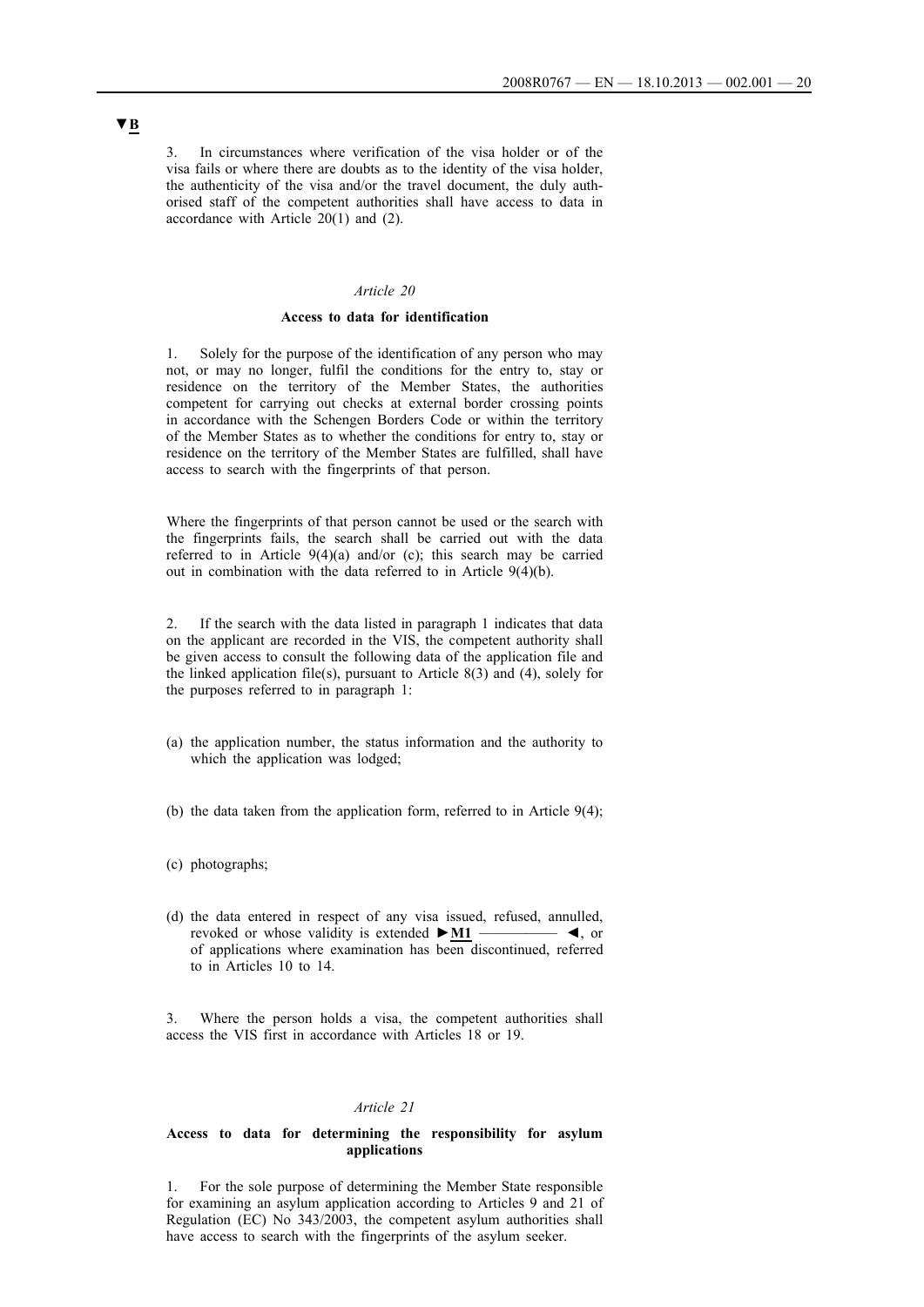Where the fingerprints of the asylum seeker cannot be used or the search with the fingerprints fails, the search shall be carried out with the data referred to in Article  $9(4)(a)$  and/or (c); this search may be carried out in combination with the data referred to in Article 9(4)(b).

2. If the search with the data listed in paragraph 1 indicates that a visa issued with an expiry date of no more than six months before the date of the asylum application, and/or a visa extended to an expiry date of no more than six months before the date of the asylum application, is recorded in the VIS, the competent asylum authority shall be given access to consult the following data of the application file, and as regards the data listed in point (g) of the spouse and children, pursuant to Article 8(4), for the sole purpose referred to in paragraph 1:

- (a) the application number and the authority that issued or extended the visa, and whether the authority issued it on behalf of another Member State;
- (b) the data taken from the application form referred to in Article  $9(4)(a)$ and (b);
- (c) the type of visa;
- (d) the period of validity of the visa;
- (e) the duration of the intended stay;
- (f) photographs;
- (g) the data referred to in Article  $9(4)(a)$  and (b) of the linked application file(s) on the spouse and children.

3. The consultation of the VIS pursuant to paragraphs 1 and 2 of this Article shall be carried out only by the designated national authorities referred to in Article 21(6) of Regulation (EC) No 343/2003.

#### *Article 22*

### **Access to data for examining the application for asylum**

1. For the sole purpose of examining an application for asylum, the competent asylum authorities shall have access in accordance with Article 21 of Regulation (EC) No 343/2003 to search with the fingerprints of the asylum seeker.

Where the fingerprints of the asylum seeker cannot be used or the search with the fingerprints fails, the search shall be carried out with the data referred to in Article  $9(4)(a)$  and/or (c); this search may be carried out in combination with the data referred to in Article 9(4)(b).

2. If the search with the data listed in paragraph 1 indicates that a visa issued is recorded in the VIS, the competent asylum authority shall have access to consult the following data of the application file and linked application file(s) of the applicant pursuant to Article 8(3), and, as regards the data listed in point (e) of the spouse and children, pursuant to Article 8(4), for the sole purpose referred to in paragraph 1: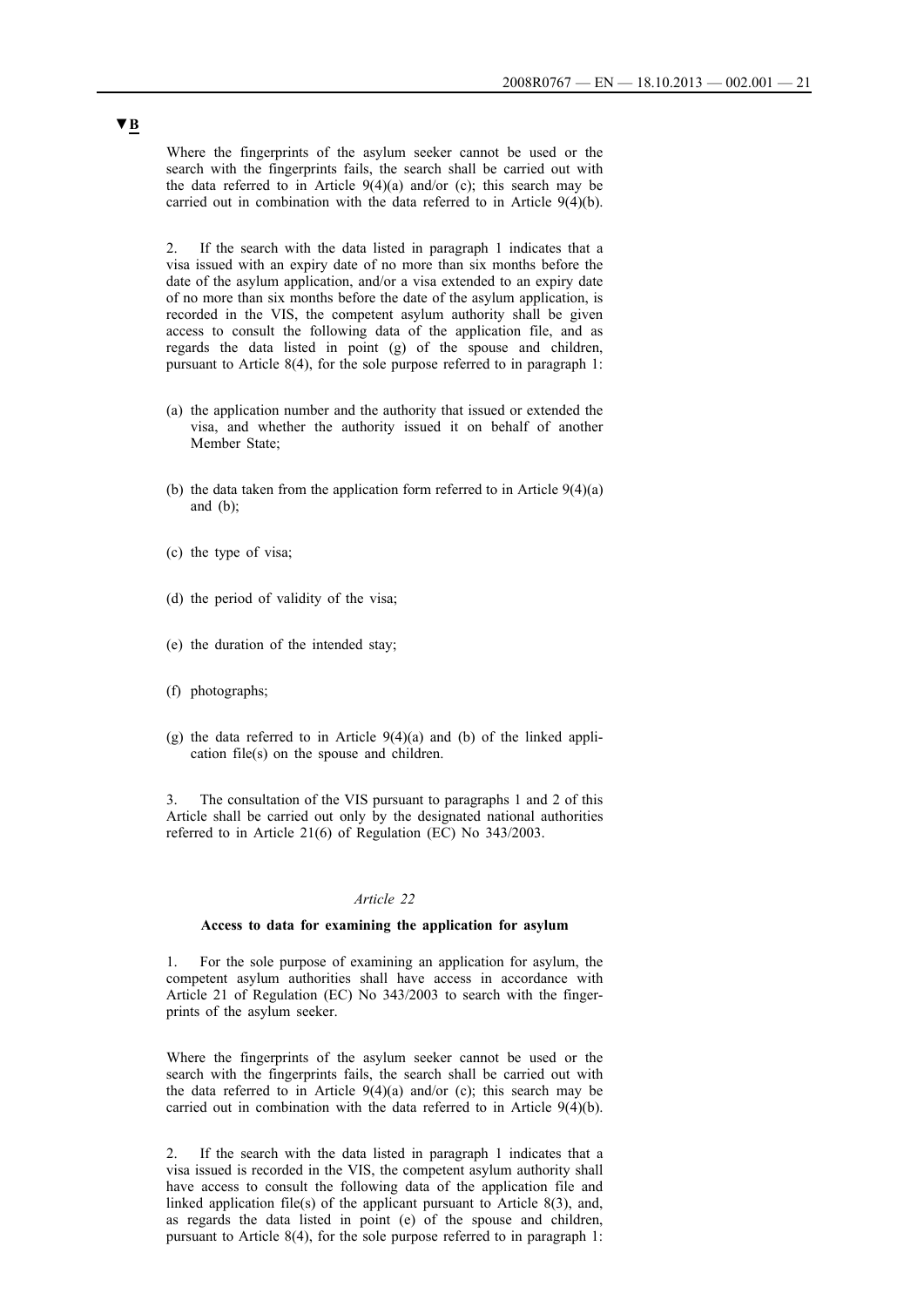- (a) the application number;
- (b) the data taken from the application form, referred to in Article  $9(4)(a)$ , (b) and (c);
- (c) photographs;
- (d) the data entered in respect of any visa issued, annulled, revoked, or whose validity is extended **►M1** — **-** *i*, referred to in Articles 10, 13 and 14;
- (e) the data referred to in Article  $9(4)(a)$  and (b) of the linked application file(s) on the spouse and children.

3. The consultation of the VIS pursuant to paragraphs 1 and 2 of this Article shall be carried out only by the designated national authorities referred to in Article 21(6) of Regulation (EC) No 343/2003.

#### CHAPTER IV

### **RETENTION AND AMENDMENT OF THE DATA**

### *Article 23*

#### **Retention period for data storage**

1. Each application file shall be stored in the VIS for a maximum of five years, without prejudice to the deletion referred to in Articles 24 and 25 and to the keeping of records referred to in Article 34.

That period shall start:

- (a) on the expiry date of the visa, if a visa has been issued;
- (b) on the new expiry date of the visa, if a visa has been extended;
- (c) on the date of the creation of the application file in the VIS, if the application has been withdrawn, closed or discontinued;
- (d) on the date of the decision of the visa authority if a visa has been refused, annulled **►M1** \_\_\_\_\_\_\_\_\_\_ ◄ or revoked.

2. Upon expiry of the period referred to in paragraph 1, the VIS shall automatically delete the application file and the link(s) to this file as referred to in Article 8(3) and (4).

#### *Article 24*

### **Amendment of data**

1. Only the Member State responsible shall have the right to amend data which it has transmitted to the VIS, by correcting or deleting such data.

2. If a Member State has evidence to suggest that data processed in the VIS are inaccurate or that data were processed in the VIS contrary to this Regulation, it shall inform the Member State responsible immediately. Such message may be transmitted by the infrastructure of the VIS.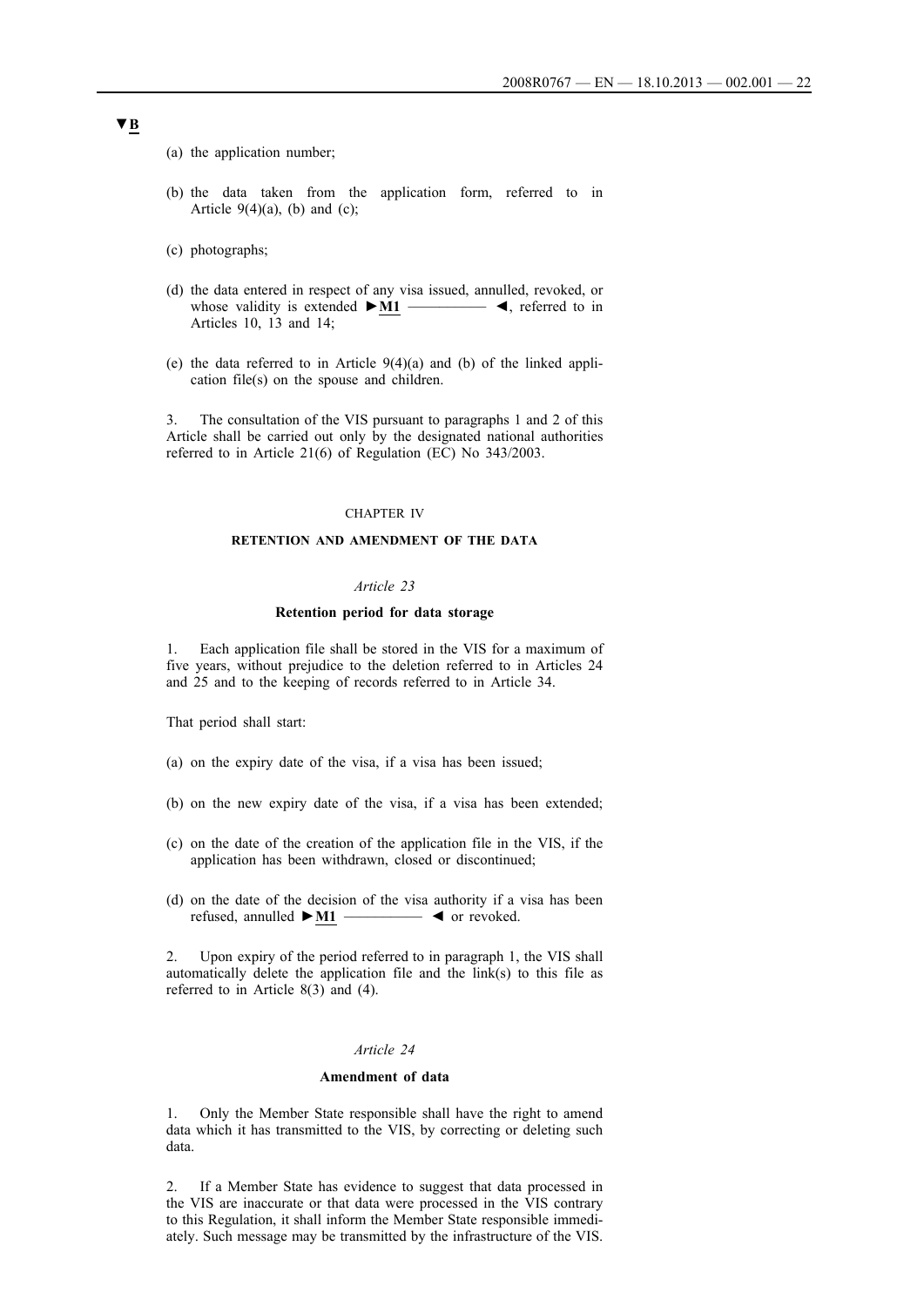3. The Member State responsible shall check the data concerned and, if necessary, correct or delete them immediately.

#### *Article 25*

### **Advance data deletion**

1. Where, before expiry of the period referred to in Article 23(1), an applicant has acquired the nationality of a Member State, the application files and the links referred to in Article 8(3) and (4) relating to him or her shall be deleted without delay from the VIS by the Member State which created the respective application file(s) and links.

2. Each Member State shall inform the Member State(s) responsible without delay if an applicant has acquired its nationality. Such message may be transmitted by the infrastructure of the VIS.

3. If the refusal of a visa has been annulled by a court or an appeal body, the Member State which refused the visa shall delete the data referred to in Article 12 without delay as soon as the decision to annul the refusal of the visa becomes final.

#### CHAPTER V

#### **OPERATION AND RESPONSIBILITIES**

#### *Article 26*

#### **Operational management**

1. After a transitional period, a management authority (the Management Authority), funded from the general budget of the European Union, shall be responsible for the operational management of the central VIS and the national interfaces. The Management Authority shall ensure, in cooperation with the Member States, that at all times the best available technology, subject to a cost-benefit analysis, is used for the central VIS and the national interfaces.

2. The Management Authority shall also be responsible for the following tasks relating to the communication infrastructure between the central VIS and the national interfaces:

- (a) supervision;
- (b) security;
- (c) the coordination of relations between the Member States and the provider.

The Commission shall be responsible for all other tasks relating to the Communication Infrastructure between the central VIS and the national interfaces, in particular:

(a) tasks relating to implementation of the budget;

- (b) acquisition and renewal;
- (c) contractual matters.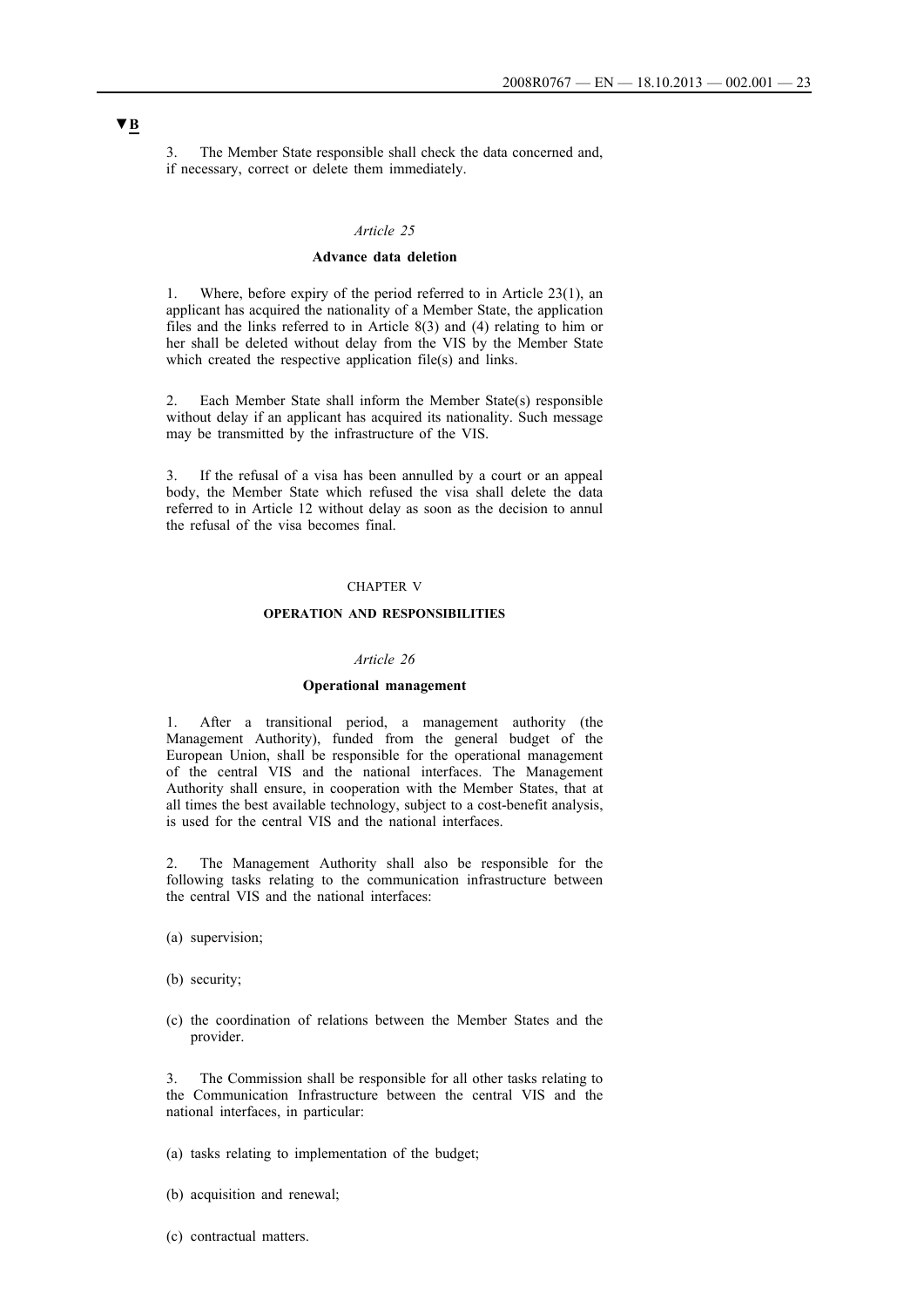4. During a transitional period before the Management Authority takes up its responsibilities, the Commission shall be responsible for the operational management of the VIS. The Commission may delegate that task and tasks relating to implementation of the budget, in accordance with Council Regulation (EC, Euratom) No 1605/2002 of 25 June 2002 on the Financial Regulation applicable to the general budget of the European Communities  $(1)$ , to national public-sector bodies in two different Member States.

5. Each national public-sector body referred to in paragraph 4 shall meet the following selection criteria:

- (a) it must demonstrate that it has extensive experience in operating a large-scale information system;
- (b) it must have considerable expertise in the service and security requirements of a large-scale information system;
- (c) it must have sufficient and experienced staff with the appropriate professional expertise and linguistic skills to work in an international cooperation environment such as that required by the VIS;
- (d) it must have a secure and custom-built facility infrastructure able, in particular, to back up and guarantee the continuous functioning of large-scale IT systems; and
- (e) its administrative environment must allow it to implement its tasks properly and avoid any conflict of interests.

6. Prior to any delegation as referred to in paragraph 4 and at regular intervals thereafter, the Commission shall inform the European Parliament and the Council of the terms of the delegation, its precise scope, and the bodies to which tasks are delegated.

7. Where the Commission delegates its responsibility during the transitional period pursuant to paragraph 4, it shall ensure that the delegation fully respects the limits set by the institutional system laid out in the Treaty. It shall ensure, in particular, that the delegation does not adversely affect any effective control mechanism under Community law, whether by the Court of Justice, the Court of Auditors or the European Data Protection Supervisor.

8. Operational management of the VIS shall consist of all the tasks necessary to keep the VIS functioning 24 hours a day, seven days a week in accordance with this Regulation, in particular the maintenance work and technical developments necessary to ensure that the system functions at a satisfactory level of operational quality, in particular as regards the time required for interrogation of the central database by consular posts, which should be as short as possible.

<sup>(1)</sup> OJ L 248, 16.9.2002, p. 1. Regulation as last amended by Regulation (EC) No 1525/2007 (OJ L 343, 27.12.2007, p. 9).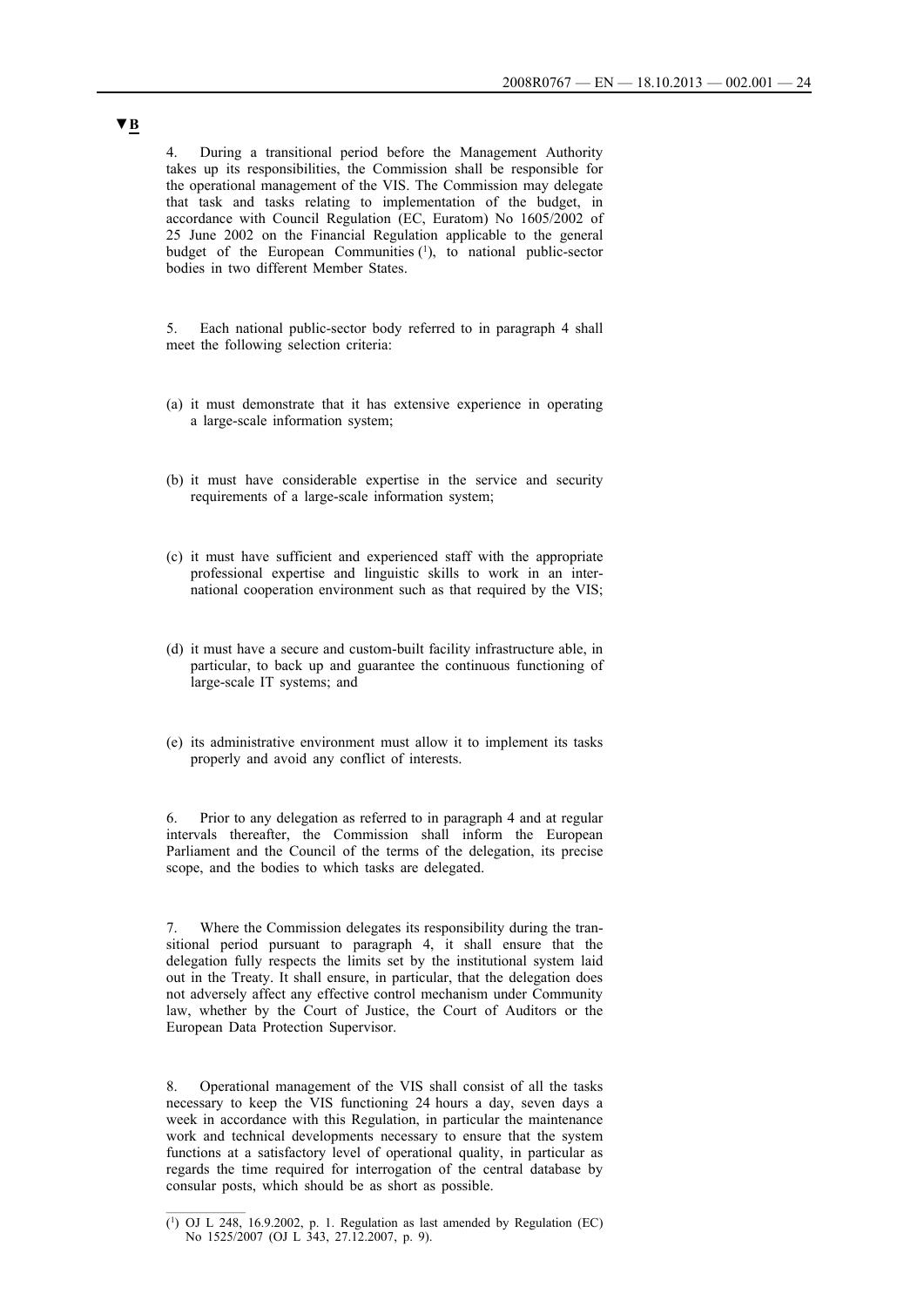Without prejudice to Article 17 of the Staff Regulations of officials of the European Communities, laid down in Regulation (EEC, Euratom, ECSC) No 259/68 (1), the Management Authority shall apply appropriate rules of professional secrecy or other equivalent duties of confidentiality to all its staff required to work with VIS data. This obligation shall also apply after such staff leave office or employment or after the termination of their activities.

## *Article 27*

### **Location of the central Visa Information System**

The principal central VIS, which performs technical supervision and administration functions, shall be located in Strasbourg (France) and a back-up central VIS, capable of ensuring all functionalities of the principal central VIS in the event of failure of the system, shall be located in Sankt Johann im Pongau (Austria).

#### *Article 28*

#### **Relation to the national systems**

The VIS shall be connected to the national system of each Member State via the national interface in the Member State concerned.

Each Member State shall designate a national authority, which shall provide the access of the competent authorities referred to in Article 6(1) and (2) to the VIS, and connect that national authority to the national interface.

3. Each Member State shall observe automated procedures for processing the data.

- 4. Each Member State shall be responsible for:
- (a) the development of the national system and/or its adaptation to the VIS according to Article 2(2) of Decision 2004/512/EC;
- (b) the organisation, management, operation and maintenance of its national system;
- (c) the management and arrangements for access of the duly authorised staff of the competent national authorities to the VIS in accordance with this Regulation and to establish and regularly update a list of such staff and their profiles;
- (d) bearing the costs incurred by the national system and the costs of their connection to the national interface, including the investment and operational costs of the communication infrastructure between the national interface and the national system.

5. Before being authorised to process data stored in the VIS, the staff of the authorities having a right to access the VIS shall receive appropriate training about data security and data protection rules and shall be informed of any relevant criminal offences and penalties.

<sup>(1)</sup> OJ L 56, 4.3.1968, p. 1. Regulation as last amended by Regulation (EC, Euratom) No 337/2007 (OJ L 90, 30.3.2007, p. 1).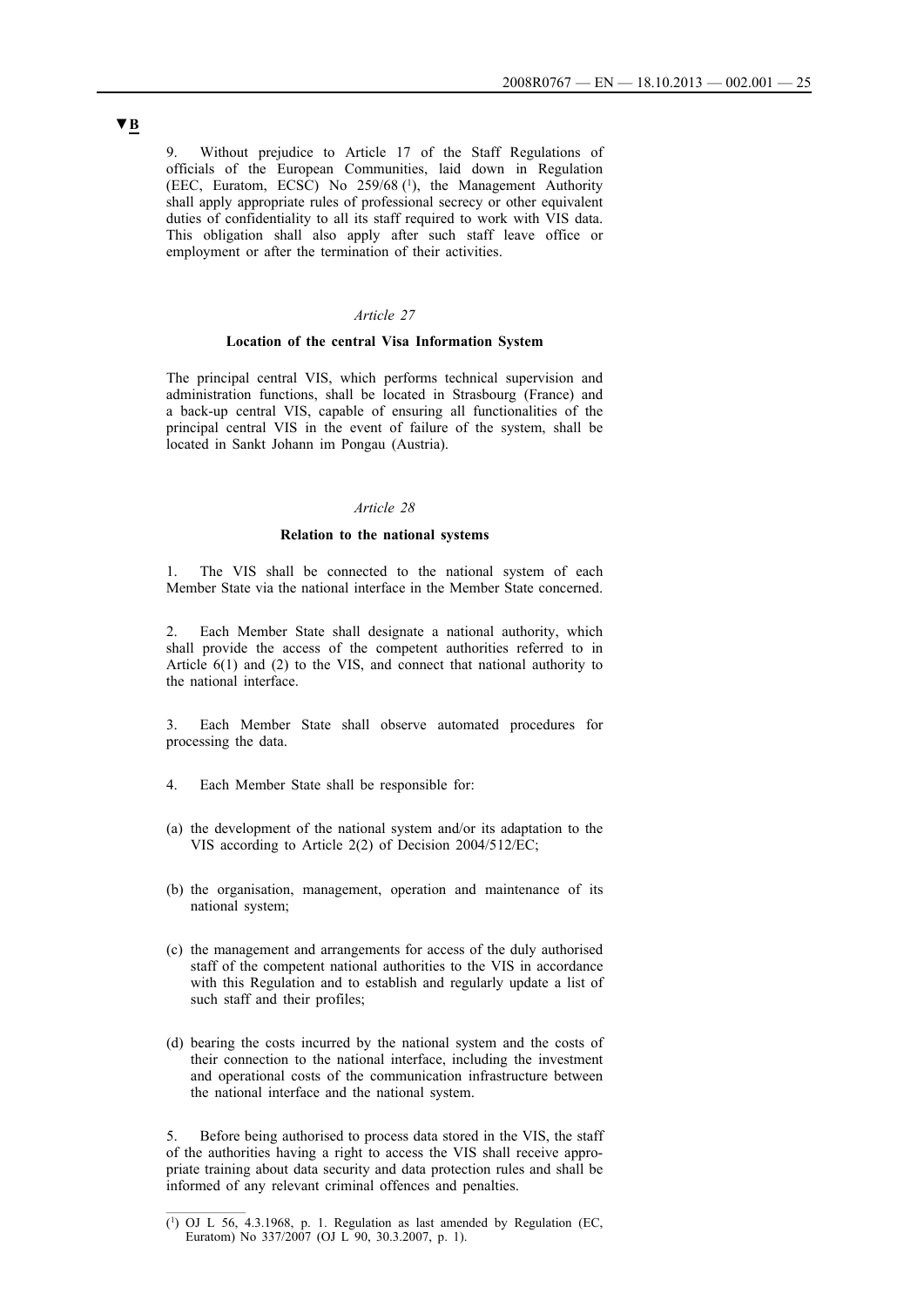### **Responsibility for the use of data**

1. Each Member State shall ensure that the data are processed lawfully, and in particular that only duly authorised staff have access to data processed in the VIS for the performance of their tasks in accordance with this Regulation. The Member State responsible shall ensure in particular that:

- (a) the data are collected lawfully;
- (b) the data are transmitted lawfully to the VIS;
- (c) the data are accurate and up-to-date when they are transmitted to the VIS.

2. The management authority shall ensure that the VIS is operated in accordance with this Regulation and its implementing rules referred to in Article 45(2). In particular, the management authority shall:

- (a) take the necessary measures to ensure the security of the central VIS and the communication infrastructure between the central VIS and the national interfaces, without prejudice to the responsibilities of each Member State;
- (b) ensure that only duly authorised staff have access to data processed in the VIS for the performance of the tasks of the management authority in accordance with this Regulation.

3. The management authority shall inform the European Parliament, the Council and the Commission of the measures which it takes pursuant to paragraph 2.

#### *Article 30*

#### **Keeping of VIS data in national files**

1. Data retrieved from the VIS may be kept in national files only when necessary in an individual case, in accordance with the purpose of the VIS and in accordance with the relevant legal provisions, including those concerning data protection, and for no longer than necessary in that individual case.

Paragraph 1 shall be without prejudice to the right of a Member State to keep in its national files data which that Member State entered in the VIS.

3. Any use of data which does not comply with paragraphs 1 and 2 shall be considered a misuse under the national law of each Member State.

#### *Article 31*

#### **Communication of data to third countries or international organisations**

1. Data processed in the VIS pursuant to this Regulation shall not be transferred or made available to a third country or to an international organisation.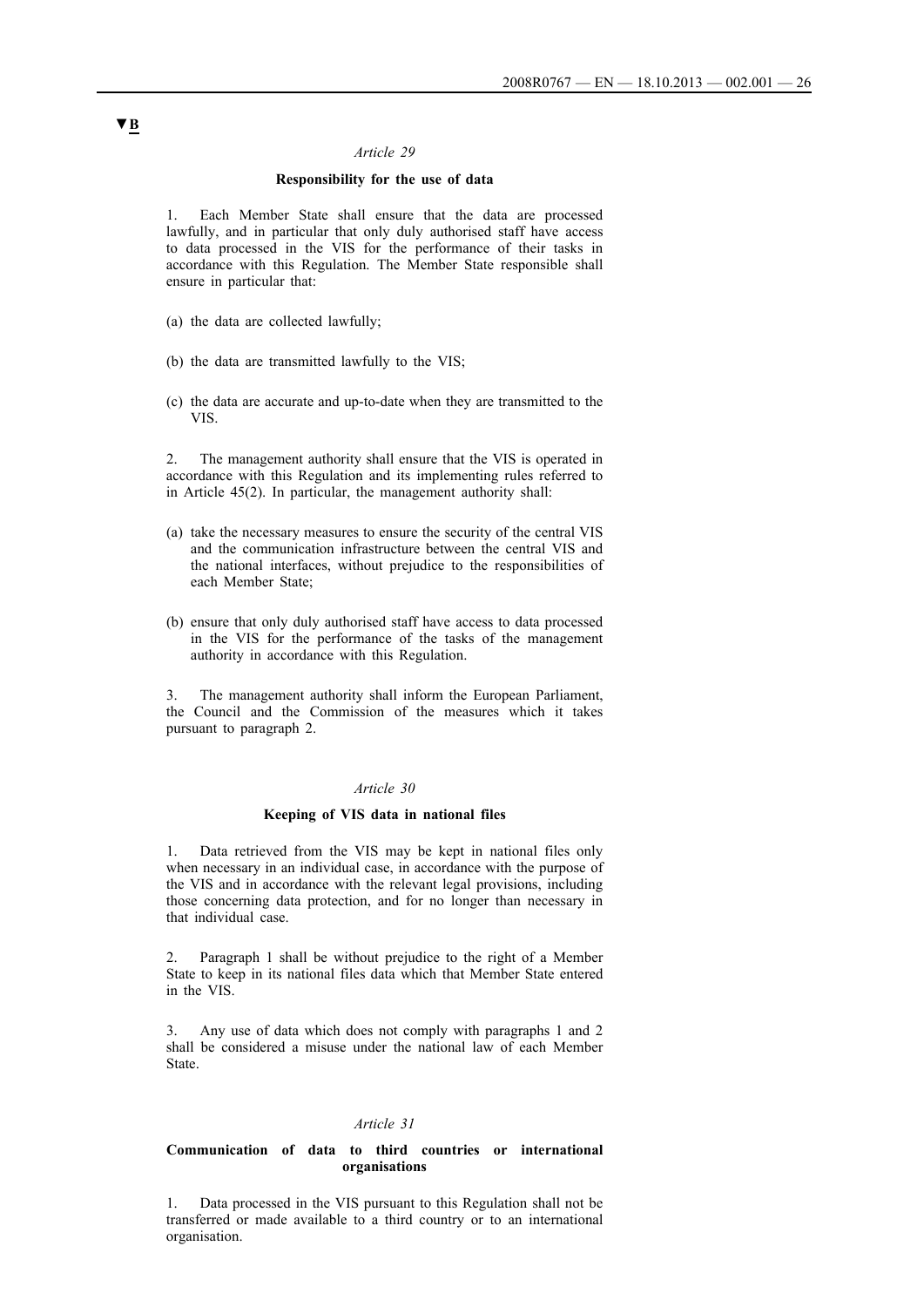2. By way of derogation from paragraph 1, the data referred to in Article  $9(4)(a)$ , (b), (c), (k) and (m) may be transferred or made available to a third country or to an international organisation listed in the Annex if necessary in individual cases for the purpose of proving the identity of third-country nationals, including for the purpose of return, only where the following conditions are satisfied:

- (a) the Commission has adopted a decision on the adequate protection of personal data in that third country in accordance with Article 25(6) of Directive 95/46/EC, or a readmission agreement is in force between the Community and that third country, or the provisions of Article 26(1)(d) of Directive 95/46/EC apply;
- (b) the third country or international organisation agrees to use the data only for the purpose for which they were provided;
- (c) the data are transferred or made available in accordance with the relevant provisions of Community law, in particular readmission agreements, and the national law of the Member State which transferred or made the data available, including the legal provisions relevant to data security and data protection; and
- (d) the Member State(s) which entered the data in the VIS has given its consent.

3. Such transfers of personal data to third countries or international organisations shall not prejudice the rights of refugees and persons requesting international protection, in particular as regards non-refoulement.

#### *Article 32*

### **Data security**

1. The Member State responsible shall ensure the security of the data before and during transmission to the national interface. Each Member State shall ensure the security of the data which it receives from the VIS.

2. Each Member State shall, in relation to its national system, adopt the necessary measures, including a security plan, in order to:

- (a) physically protect data, including by making contingency plans for the protection of critical infrastructure;
- (b) deny unauthorised persons access to national installations in which the Member State carries out operations in accordance with the purposes of the VIS (checks at entrance to the installation);
- (c) prevent the unauthorised reading, copying, modification or removal of data media (data media control);
- (d) prevent the unauthorised input of data and the unauthorised inspection, modification or deletion of stored personal data (storage control);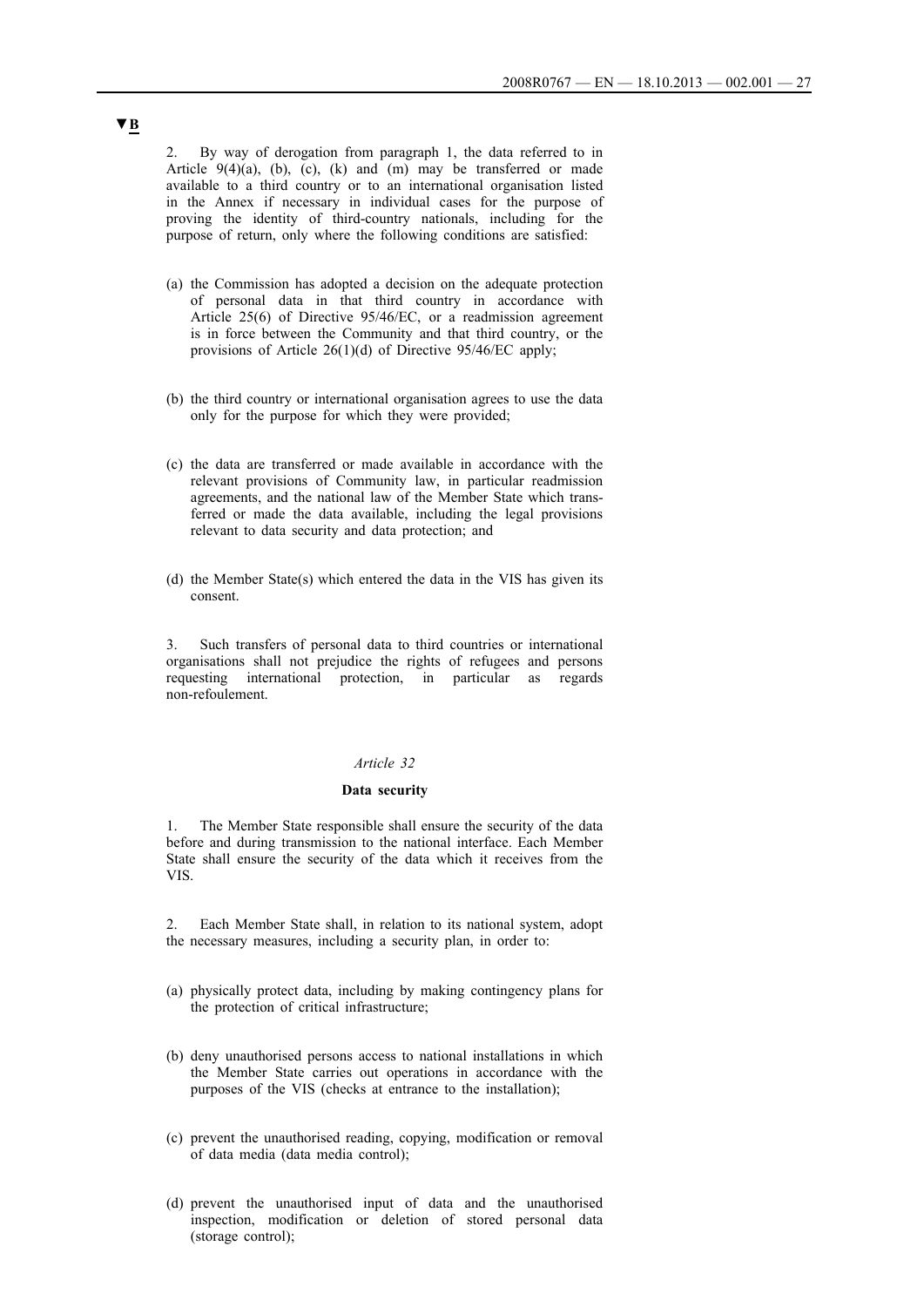- (e) prevent the unauthorised processing of data in the VIS and any unauthorised modification or deletion of data processed in the VIS (control of data entry);
- (f) ensure that persons authorised to access the VIS have access only to the data covered by their access authorisation, by means of individual and unique user identities and confidential access modes only (data access control);
- (g) ensure that all authorities with a right of access to the VIS create profiles describing the functions and responsibilities of persons who are authorised to access, enter, update, delete and search the data and make these profiles available to the National Supervisory Authorities referred to in Article 41 without delay at their request (personnel profiles);
- (h) ensure that it is possible to verify and establish to which bodies personal data may be transmitted using data communication equipment (communication control);
- (i) ensure that it is possible to verify and establish what data have been processed in the VIS, when, by whom and for what purpose (control of data recording);
- (j) prevent the unauthorised reading, copying, modification or deletion of personal data during the transmission of personal data to or from the VIS or during the transport of data media, in particular by means of appropriate encryption techniques (transport control);
- (k) monitor the effectiveness of the security measures referred to in this paragraph and take the necessary organisational measures related to internal monitoring to ensure compliance with this Regulation (selfauditing).

3. The Management Authority shall take the necessary measures in order to achieve the objectives set out in paragraph 2 as regards the operation of the VIS, including the adoption of a security plan.

## *Article 33*

#### **Liability**

1. Any person who, or Member State which, has suffered damage as a result of an unlawful processing operation or any act incompatible with this Regulation shall be entitled to receive compensation from the Member State which is responsible for the damage suffered. That Member State shall be exempted from its liability, in whole or in part, if it proves that it is not responsible for the event giving rise to the damage.

2. If any failure of a Member State to comply with its obligations under this Regulation causes damage to the VIS, that Member State shall be held liable for such damage, unless and insofar as the Management Authority or another Member State failed to take reasonable measures to prevent the damage from occurring or to minimise its impact.

3. Claims for compensation against a Member State for the damage referred to in paragraphs 1 and 2 shall be governed by the provisions of national law of the defendant Member State.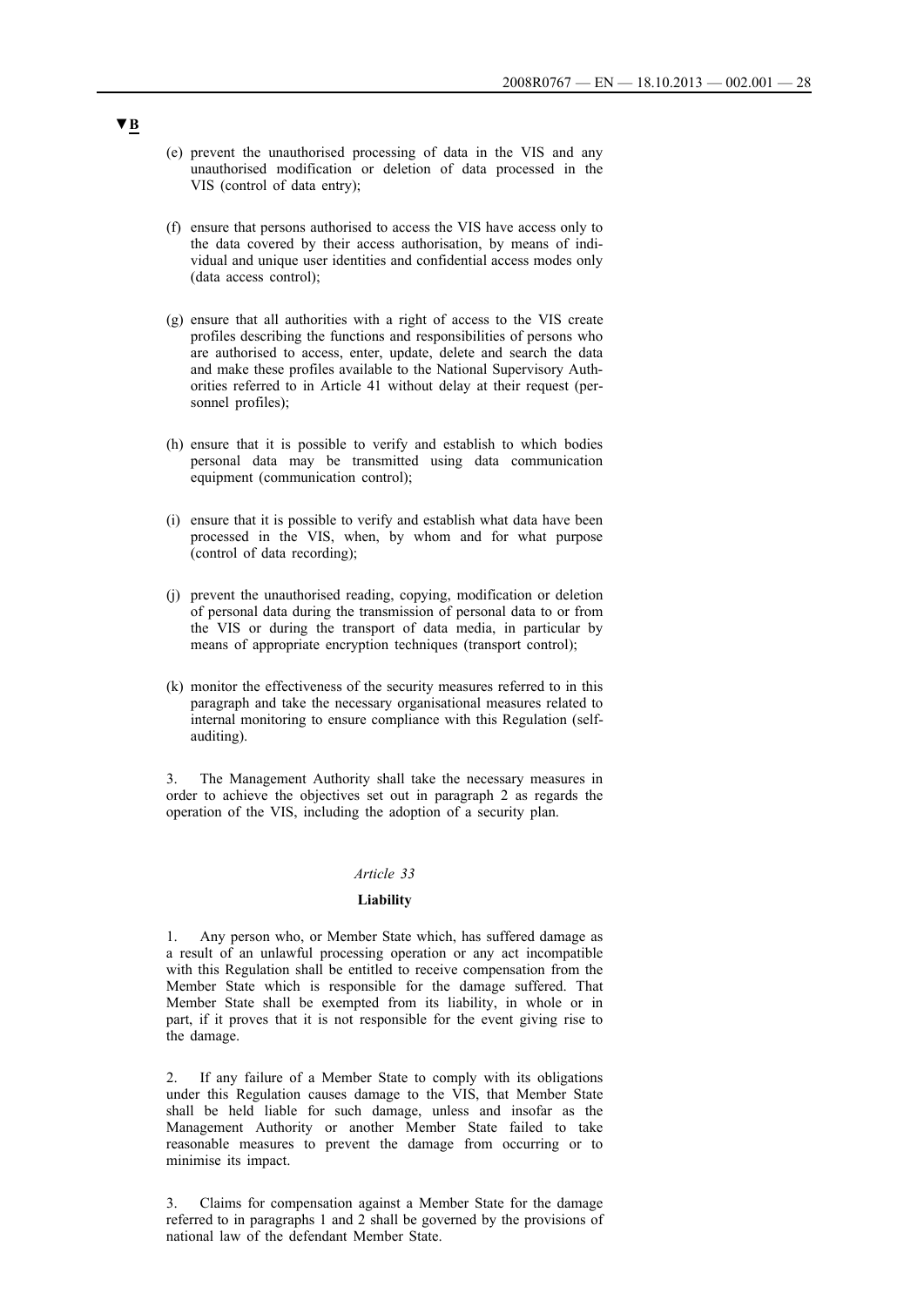### **Keeping of records**

1. Each Member State and the Management Authority shall keep records of all data processing operations within the VIS. These records shall show the purpose of access referred to in Article 6(1) and in Articles 15 to 22, the date and time, the type of data transmitted as referred to in Articles 9 to 14, the type of data used for interrogation as referred to in Articles 15(2), 17, 18(1) to (3), 19(1), 20(1), 21(1) and 22(1) and the name of the authority entering or retrieving the data. In addition, each Member State shall keep records of the staff duly authorised to enter or retrieve the data.

2. Such records may be used only for the data-protection monitoring of the admissibility of data processing as well as to ensure data security. The records shall be protected by appropriate measures against unauthorised access and deleted after a period of one year after the retention period referred to in Article 23(1) has expired, if they are not required for monitoring procedures which have already begun.

### *Article 35*

#### **Self-monitoring**

Member States shall ensure that each authority entitled to access VIS data takes the measures necessary to comply with this Regulation and cooperates, where necessary, with the National Supervisory Authority.

#### *Article 36*

### **Penalties**

Member States shall take the necessary measures to ensure that any misuse of data entered in the VIS is punishable by penalties, including administrative and/or criminal penalties in accordance with national law, that are effective, proportionate and dissuasive.

#### CHAPTER VI

#### **RIGHTS AND SUPERVISION ON DATA PROTECTION**

### *Article 37*

#### **Right of information**

1. Applicants and the persons referred to in Article 9(4)(f) shall be informed of the following by the Member State responsible:

(a) the identity of the controller referred to in Article 41(4), including his contact details;

(b) the purposes for which the data will be processed within the VIS;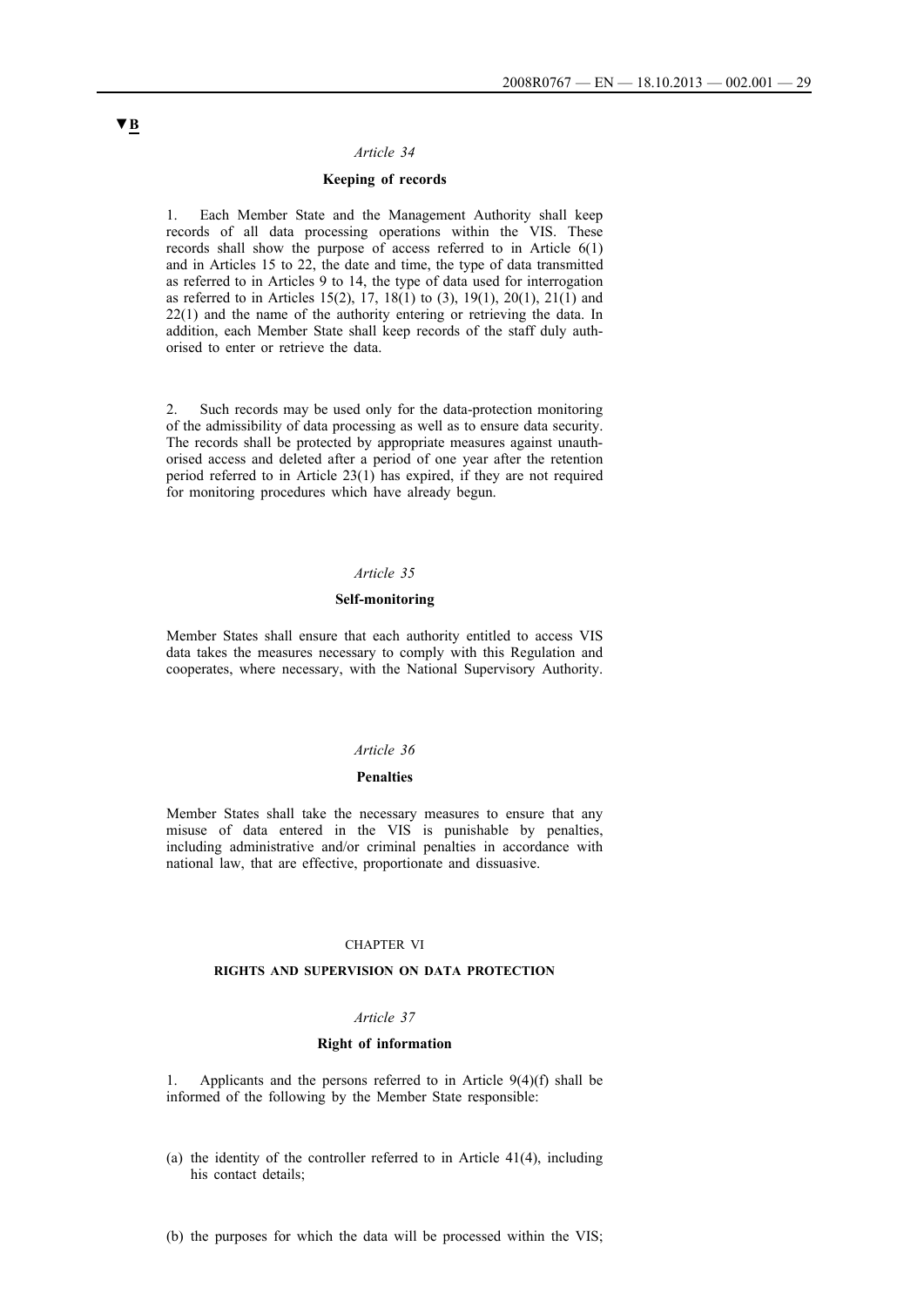- (c) the categories of recipients of the data, including the authorities referred to in Article 3;
- (d) the data retention period;
- (e) that the collection of the data is mandatory for the examination of the application;
- (f) the existence of the right of access to data relating to them, and the right to request that inaccurate data relating to them be corrected or that unlawfully processed data relating to them be deleted, including the right to receive information on the procedures for exercising those rights and the contact details of the National Supervisory Authorities referred to in Article 41(1), which shall hear claims concerning the protection of personal data.

2. The information referred to in paragraph 1 shall be provided in writing to the applicant when the data from the application form, the photograph and the fingerprint data as referred to in Article 9(4), (5) and (6) are collected.

3. The information referred to in paragraph 1 shall be provided to the persons referred to in Article 9(4)(f) on the forms to be signed by those persons providing proof of invitation, sponsorship and accommodation.

In the absence of such a form signed by those persons, this information shall be provided in accordance with Article 11 of Directive 95/46/EC.

### *Article 38*

#### **Right of access, correction and deletion**

1. Without prejudice to the obligation to provide other information in accordance with Article 12(a) of Directive 95/46/EC, any person shall have the right to obtain communication of the data relating to him recorded in the VIS and of the Member State which transmitted them to the VIS. Such access to data may be granted only by a Member State. Each Member State shall record any requests for such access.

2. Any person may request that data relating to him which are inaccurate be corrected and that data recorded unlawfully be deleted. The correction and deletion shall be carried out without delay by the Member State responsible, in accordance with its laws, regulations and procedures.

If the request as provided for in paragraph 2 is made to a Member State other than the Member State responsible, the authorities of the Member State with which the request was lodged shall contact the authorities of the Member State responsible within a period of 14 days. The Member State responsible shall check the accuracy of the data and the lawfulness of their processing in the VIS within a period of one month.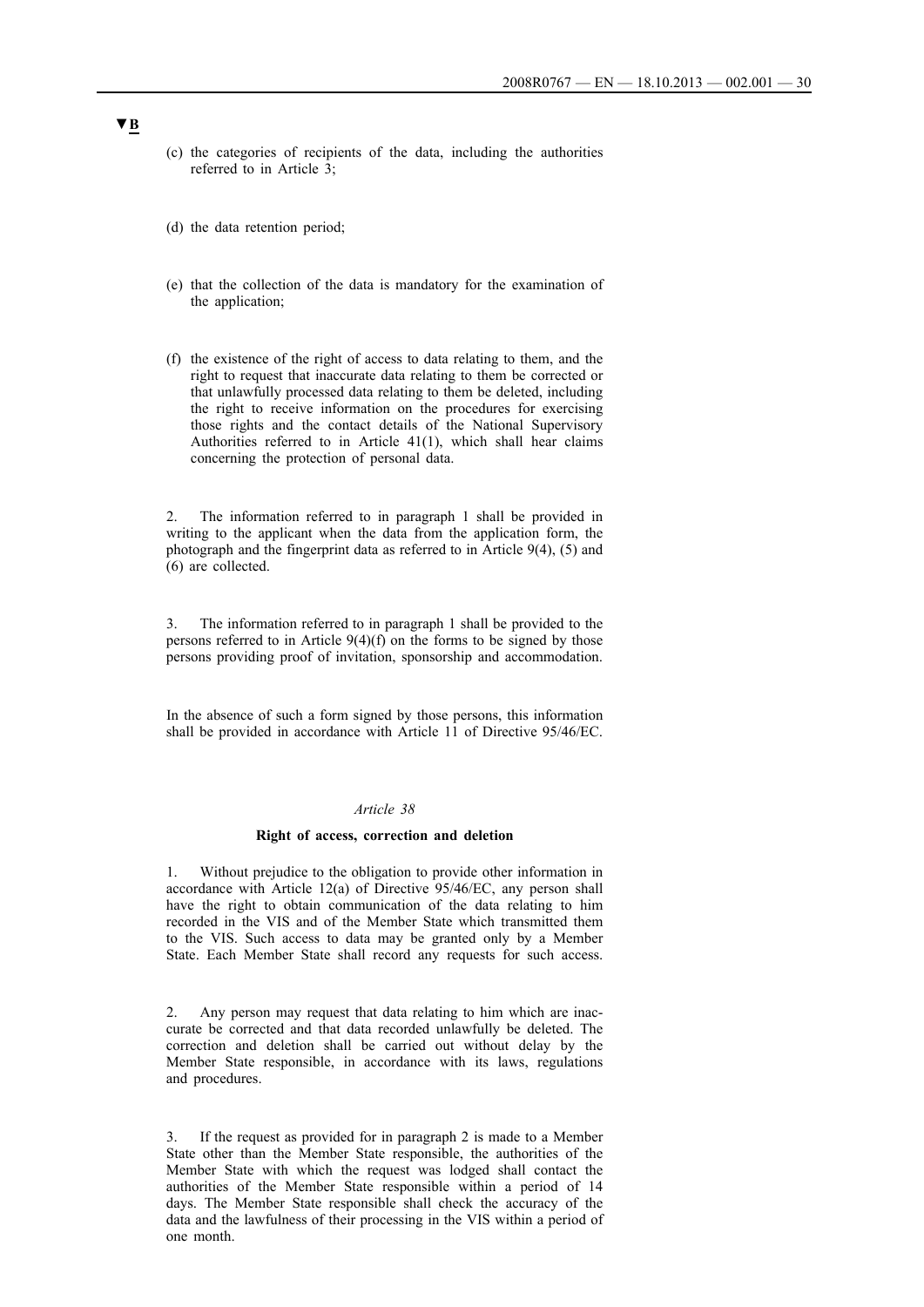4. If it emerges that data recorded in the VIS are inaccurate or have been recorded unlawfully, the Member State responsible shall correct or delete the data in accordance with Article 24(3). The Member State responsible shall confirm in writing to the person concerned without delay that it has taken action to correct or delete data relating to him.

5. If the Member State responsible does not agree that data recorded in the VIS are inaccurate or have been recorded unlawfully, it shall explain in writing to the person concerned without delay why it is not prepared to correct or delete data relating to him.

6. The Member State responsible shall also provide the person concerned with information explaining the steps which he can take if he does not accept the explanation provided. This shall include information on how to bring an action or a complaint before the competent authorities or courts of that Member State and on any assistance, including from the national supervisory authorities referred to in Article 41(1), that is available in accordance with the laws, regulations and procedures of that Member State.

#### *Article 39*

### **Cooperation to ensure the rights on data protection**

1. The Member States shall cooperate actively to enforce the rights laid down in Article  $38(2)$ ,  $(3)$  and  $(4)$ .

2. In each Member State, the national supervisory authority shall, upon request, assist and advise the person concerned in exercising his right to correct or delete data relating to him in accordance with Article 28(4) of Directive 95/46/EC.

3. The National Supervisory Authority of the Member State responsible which transmitted the data and the National Supervisory Authorities of the Member States with which the request was lodged shall cooperate to this end.

## *Article 40*

#### **Remedies**

1. In each Member State any person shall have the right to bring an action or a complaint before the competent authorities or courts of that Member State which refused the right of access to or the right of correction or deletion of data relating to him, provided for in Article 38(1) and (2).

2. The assistance of the National Supervisory Authorities referred to in Article 39(2) shall remain available throughout the proceedings.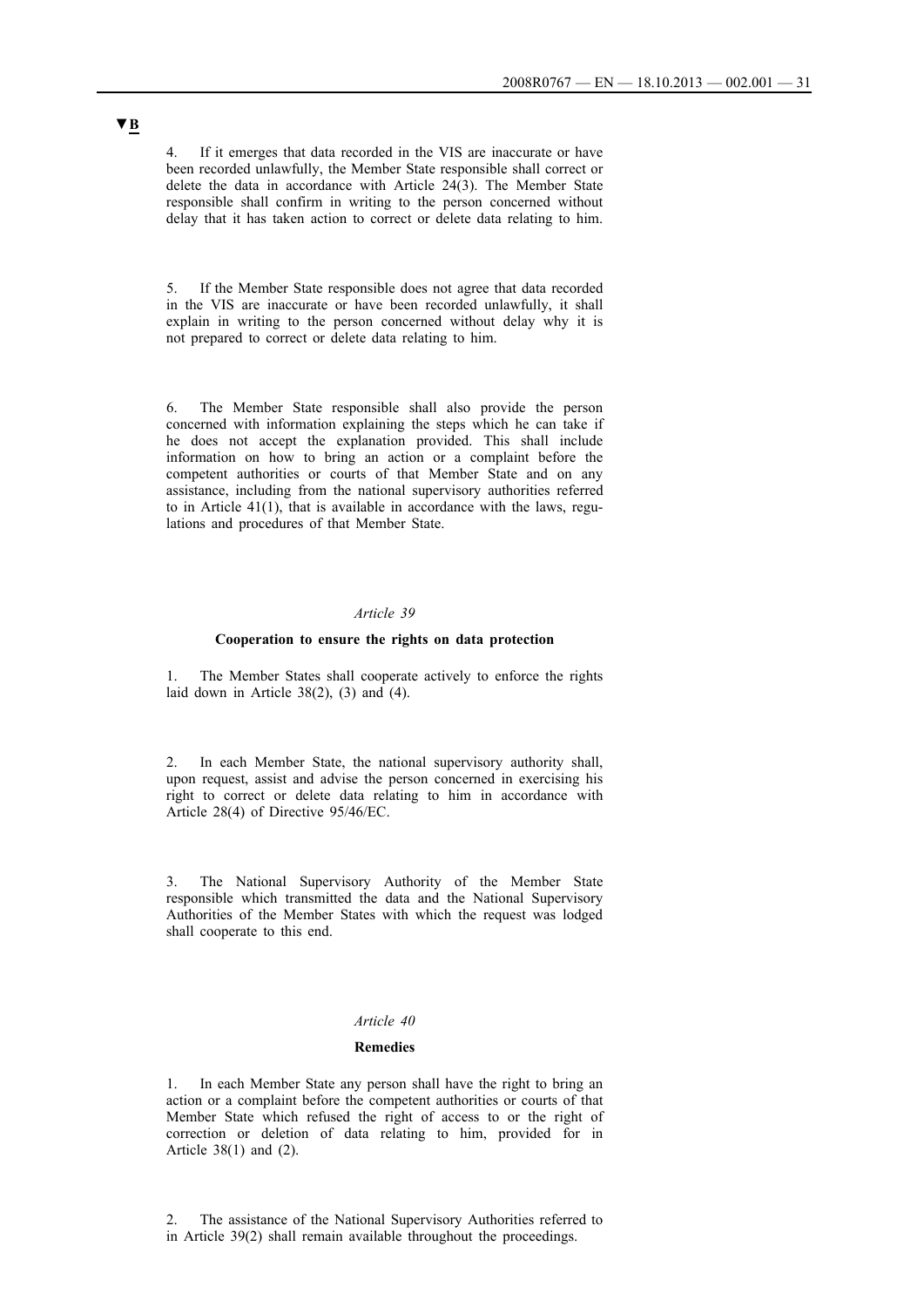## **Supervision by the National Supervisory Authority**

1. The authority or authorities designated in each Member State and endowed with the powers referred to in Article 28 of Directive 95/46/EC (the National Supervisory Authority) shall monitor independently the lawfulness of the processing of personal data referred to in Article 5(1) by the Member State in question, including their transmission to and from the VIS.

2. The National Supervisory Authority shall ensure that an audit of the data processing operations in the national system is carried out in accordance with relevant international auditing standards at least every four years.

3. Member States shall ensure that their National Supervisory Authority has sufficient resources to fulfil the tasks entrusted to it under this Regulation.

4. In relation to the processing of personal data in the VIS, each Member State shall designate the authority which is to be considered as controller in accordance with Article 2(d) of Directive 95/46/EC and which shall have central responsibility for the processing of data by that Member State. Each Member State shall communicate the details of that authority to the Commission.

5. Each Member State shall supply any information requested by the National Supervisory Authorities and shall, in particular, provide them with information on the activities carried out in accordance with Articles 28 and 29(1), grant them access to the lists referred to in Article  $28(4)(c)$ and to its records as referred to in Article 34 and allow them access at all times to all their premises.

#### *Article 42*

#### **Supervision by the European Data Protection Supervisor**

The European Data Protection Supervisor shall check that the personal data processing activities of the Management Authority are carried out in accordance with this Regulation. The duties and powers referred to in Articles 46 and 47 of Regulation (EC) No 45/2001 shall apply accordingly.

2. The European Data Protection Supervisor shall ensure that an audit of the Management Authority's personal data processing activities is carried out in accordance with relevant international auditing standards at least every four years. A report of such audit shall be sent to the European Parliament, the Council, the Management Authority, the Commission and the National Supervisory Authorities. The Management Authority shall be given an opportunity to make comments before the report is adopted.

3. The Management Authority shall supply information requested by the European Data Protection Supervisor, give him access to all documents and to its records referred to in Article 34(1) and allow him access to all its premises, at any time.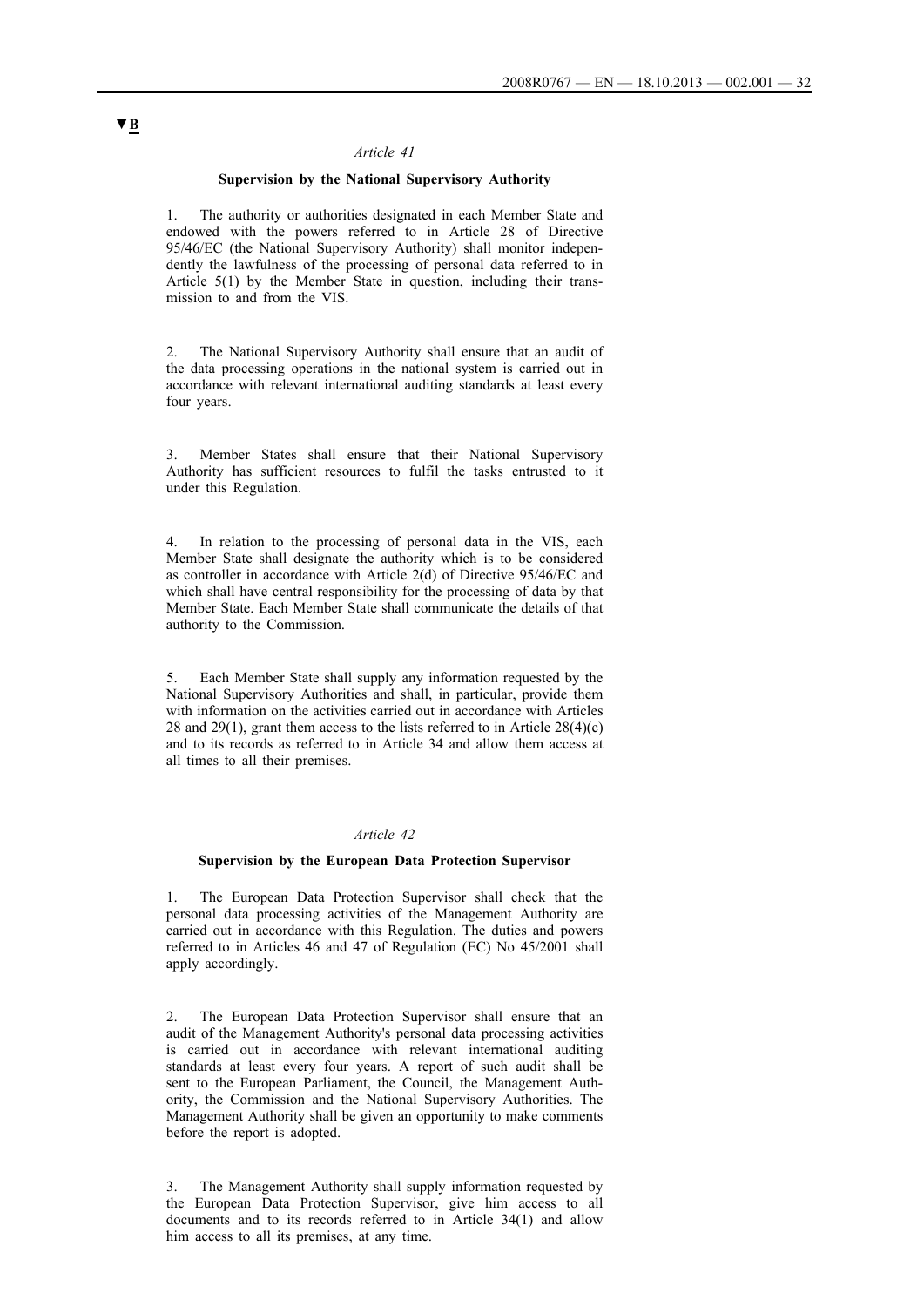### **Cooperation between National Supervisory Authorities and the European Data Protection Supervisor**

1. The National Supervisory Authorities and the European Data Protection Supervisor, each acting within the scope of their respective competences, shall cooperate actively within the framework of their responsibilities and shall ensure coordinated supervision of the VIS and the national systems.

2. They shall, each acting within the scope of their respective competences, exchange relevant information, assist each other in carrying out audits and inspections, examine difficulties of interpretation or application of this Regulation, study problems with the exercise of independent supervision or with the exercise of the rights of data subjects, draw up harmonised proposals for joint solutions to any problems and promote awareness of data protection rights, as necessary.

3. The National Supervisory Authorities and the European Data Protection Supervisor shall meet for that purpose at least twice a year. The costs and servicing of these meetings shall be b for the account of the European Data Protection Supervisor. Rules of procedure shall be adopted at the first meeting. Further working methods shall be developed jointly as necessary.

4. A joint report of activities shall be sent to the European Parliament, the Council, the Commission and the Management Authority every two years. This report shall include a chapter of each Member State prepared by the National Supervisory Authority of that Member State.

## *Article 44*

#### **Data protection during the transitional period**

Where the Commission delegates its responsibilities during the transitional period to another body or bodies, pursuant to Article 26(4) of this Regulation, it shall ensure that the European Data Protection Supervisor has the right and is able to exercise his tasks fully, including the carrying out of on-the-spot checks, and to exercise any other powers conferred on him by Article 47 of Regulation (EC) No 45/2001.

#### CHAPTER VII

## **FINAL PROVISIONS**

#### *Article 45*

#### **Implementation by the Commission**

1. The central VIS, the national interface in each Member State and the communication infrastructure between the central VIS and the national interfaces shall be implemented by the Commission as soon as possible after the entry into force of this Regulation, including the functionalities for processing the biometric data referred to in Article 5(1)(c).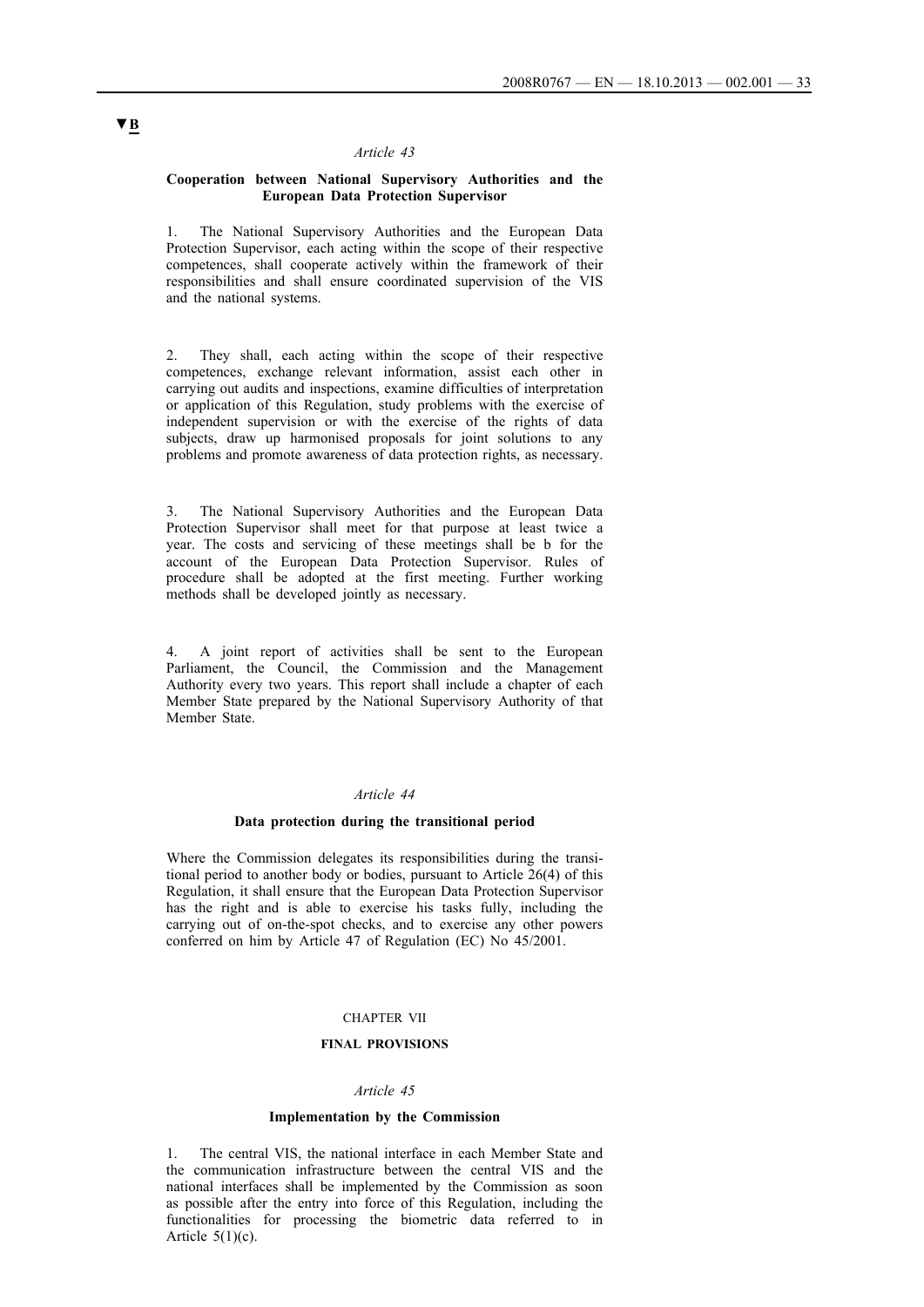2. The measures necessary for the technical implementation of the central VIS, the national interfaces and the communication infrastructure between the central VIS and the national interfaces shall be adopted in accordance with the procedure referred to in Article 49(2), in particular:

- (a) for entering the data and linking applications in accordance with Article 8;
- (b) for accessing the data in accordance with Article 15 and Articles 17 to 22;
- (c) for amending, deleting and advance deleting of data in accordance with Articles 23 to 25;
- (d) for keeping and accessing the records in accordance with Article 34;
- (e) for the consultation mechanism and the procedures referred to in Article 16.

#### *Article 46*

#### **Integration of the technical functionalities of the Schengen Consultation Network**

The consultation mechanism referred to in Article 16 shall replace the Schengen Consultation Network from the date determined in accordance with the procedure referred to in Article 49(3) when all those Member States which use the Schengen Consultation Network at the date of entry into force of this Regulation have notified the legal and technical arrangements for the use of the VIS for the purpose of consultation between central visa authorities on visa applications according to Article 17(2) of the Schengen Convention.

## *Article 47*

#### **Start of transmission**

Each Member State shall notify the Commission that it has made the necessary technical and legal arrangements to transmit the data referred to in Article 5(1) to the central VIS via the national interface.

### *Article 48*

### **Start of operations**

1. The Commission shall determine the date from which the VIS is to start operations, when:

(a) the measures referred to in Article 45(2) have been adopted;

(b) the Commission has declared the successful completion of a comprehensive test of the VIS, which shall be conducted by the Commission together with Member States;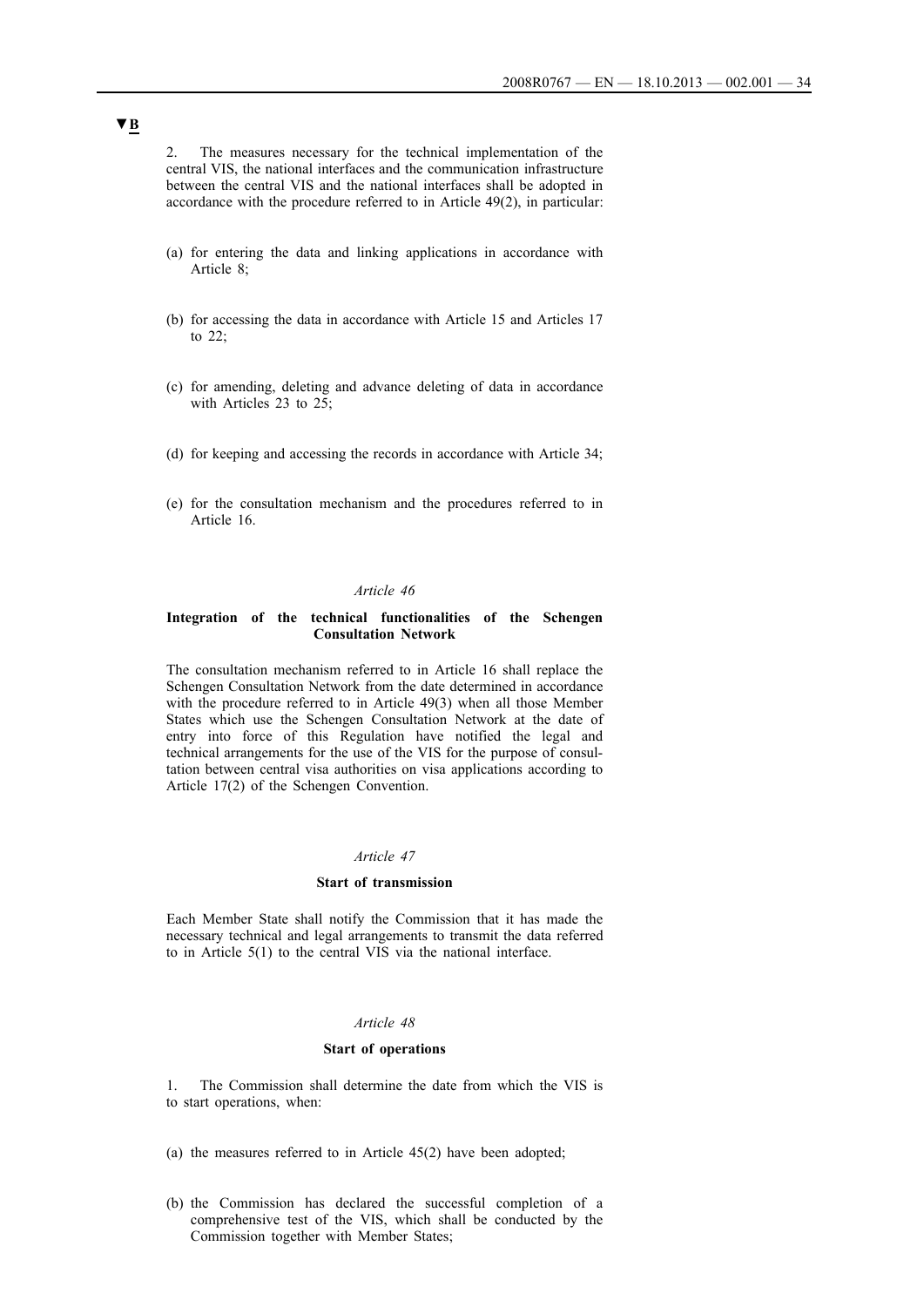(c) following validation of technical arrangements, the Member States have notified the Commission that they have made the necessary technical and legal arrangements to collect and transmit the data referred to in Article 5(1) to the VIS for all applications in the first region determined according to paragraph 4, including arrangements for the collection and/or transmission of the data on behalf of another Member State.

2. The Commission shall inform the European Parliament of the results of the test carried out in accordance with paragraph 1(b).

3. In every other region, the Commission shall determine the date from which the transmission of the data in Article 5(1) becomes mandatory when Member States have notified the Commission that they have made the necessary technical and legal arrangements to collect and transmit the data referred to in Article 5(1) to the VIS for all applications in the region concerned, including arrangements for the collection and/or transmission of the data on behalf of another Member State. Before that date, each Member State may start operations in any of these regions, as soon as it has notified to the Commission that it has made the necessary technical and legal arrangements to collect and transmit at least the data referred to in Article  $5(1)(a)$  and (b) to the VIS.

4. The regions referred to in paragraphs 1 and 3 shall be determined in accordance with the procedure referred to in Article 49(3). The criteria for the determination of these regions shall be the risk of illegal immigration, threats to the internal security of the Member States and the feasibility of collecting biometrics from all locations in this region.

5. The Commission shall publish the dates for the start of operations in each region in the *Official Journal of the European Union*.

No Member State shall consult the data transmitted by other Member States to the VIS before it or another Member State representing this Member State starts entering data in accordance with paragraphs 1 and 3.

### *Article 49*

### **Committee**

The Commission shall be assisted by the committee set up by Article 51(1) of Regulation (EC) No 1987/2006 of the European Parliament and of the Council of 20 December 2006 on the establishment, operation and use of the second generation Schengen Information System (SIS II)  $(^1)$ .

2. Where reference is made to this paragraph, Articles 4 and 7 of Decision 1999/468/EC shall apply.

The period laid down in Article 4(3) of Decision 1999/468/EC shall be two months.

<sup>(1)</sup> OJ L 381, 28.12.2006, p. 4.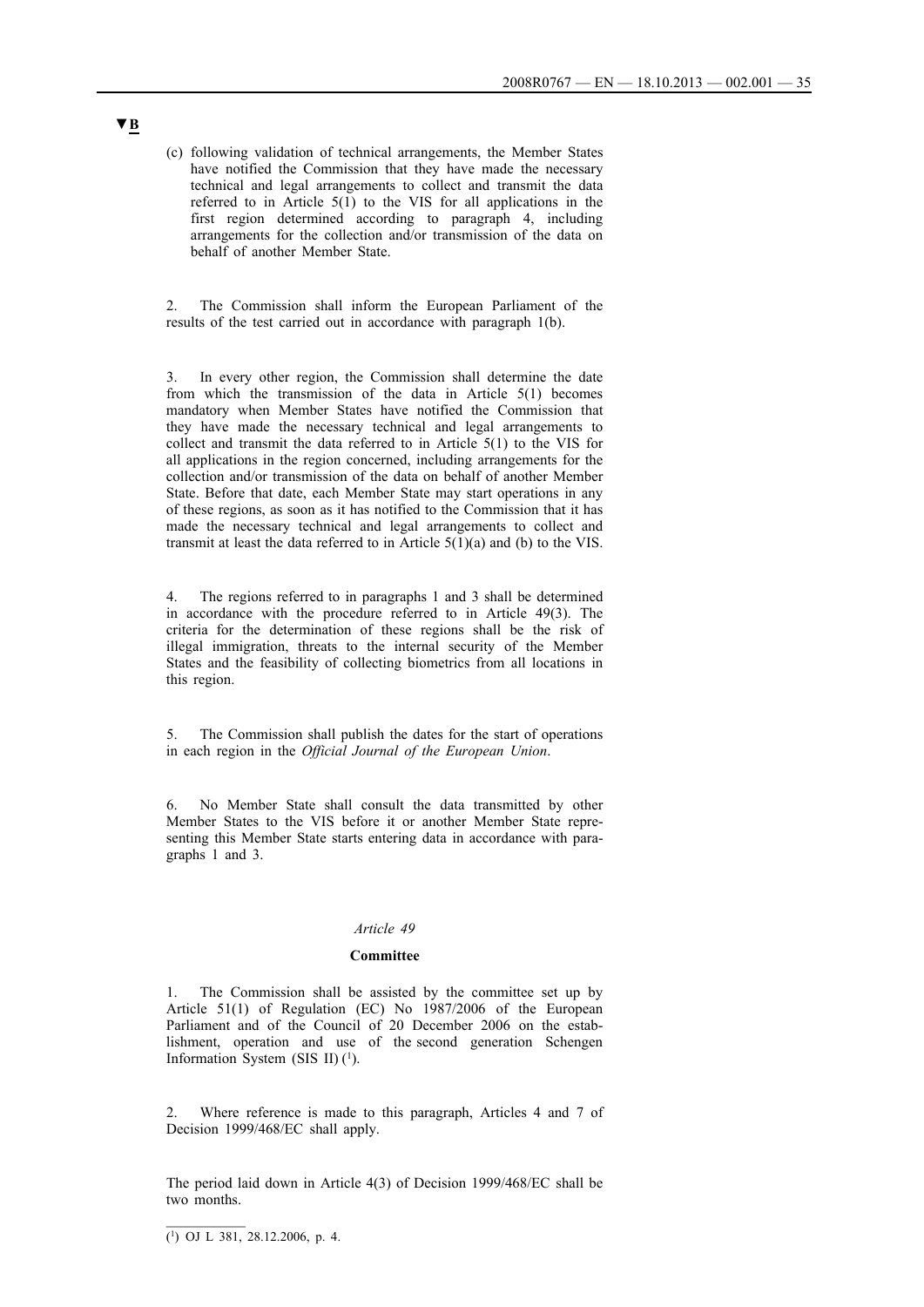Where reference is made to this paragraph, Article 5 and 7 of Decision 1999/468/EC shall apply.

The period laid down in Article 5(6) of Decision 1999/468/EC shall be two months.

#### *Article 50*

### **Monitoring and evaluation**

1. The Management Authority shall ensure that procedures are in place to monitor the functioning of the VIS against objectives relating to output, cost-effectiveness, security and quality of service.

2. For the purposes of technical maintenance, the Management Authority shall have access to the necessary information relating to the processing operations performed in the VIS.

3. Two years after the VIS is brought into operation and every two years thereafter, the Management Authority shall submit to the European Parliament, the Council and the Commission a report on the technical functioning of the VIS, including the security thereof.

4. Three years after the VIS is brought into operation and every four years thereafter, the Commission shall produce an overall evaluation of the VIS. This overall evaluation shall include an examination of results achieved against objectives and an assessment of the continuing validity of the underlying rationale, the application of this Regulation in respect of the VIS, the security of the VIS, the use made of the provisions referred to in Article 31 and any implications for future operations. The Commission shall transmit the evaluation to the European Parliament and the Council.

5. Before the end of the periods referred to in Article 18(2) the Commission shall report on the technical progress made regarding the use of fingerprints at external borders and its implications for the duration of searches using the number of the visa sticker in combination with verification of the fingerprints of the visa holder, including whether the expected duration of such a search entails excessive waiting time at border crossing points. The Commission shall transmit the evaluation to the European Parliament and the Council. On the basis of that evaluation, the European Parliament or the Council may invite the Commission to propose, if necessary, appropriate amendments to this Regulation.

6. Member States shall provide the Management Authority and the Commission with the information necessary to draft the reports referred to in paragraph 3, 4 and 5.

The Management Authority shall provide the Commission with the information necessary to produce the overall evaluations referred to in paragraph 4.

8. During the transitional period before the Management Authority takes up its responsibilities, the Commission shall be responsible for producing and submitting the reports referred to in paragraph 3.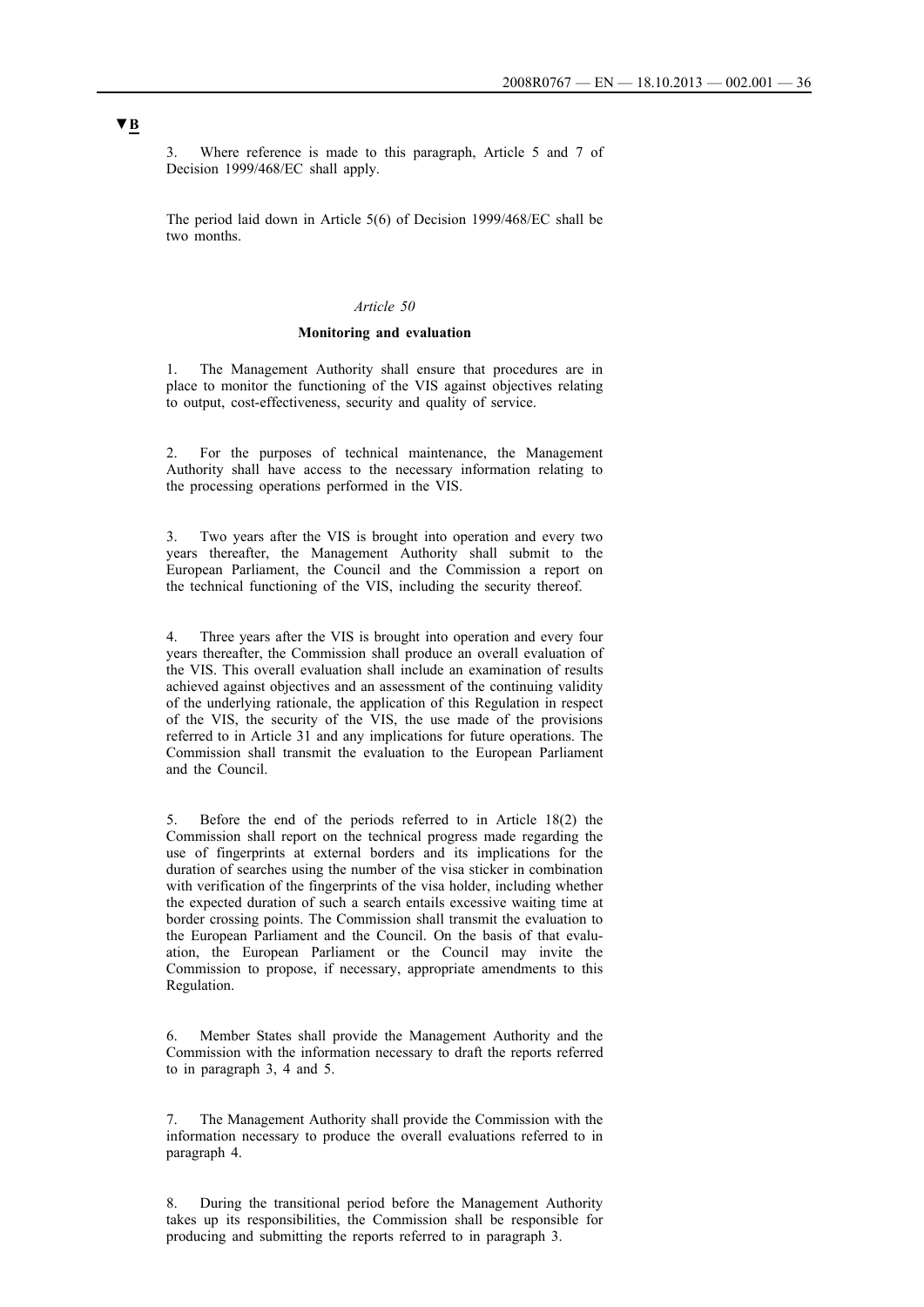## **Entry into force and application**

1. This Regulation shall enter into force on the 20th day following its publication in the *Official Journal of the European Union*.

2. It shall apply from the date referred to in Article 48(1).

3. Articles 26, 27, 32, 45, 48(1), (2) and (4) and Article 49 shall apply as from 2 September 2008.

4. During the transitional period referred to in Article 26(4), references in this Regulation to the Management Authority shall be construed as references to the Commission.

This Regulation shall be binding in its entirety and directly applicable in the Member States in accordance with the Treaty establishing the European Community.